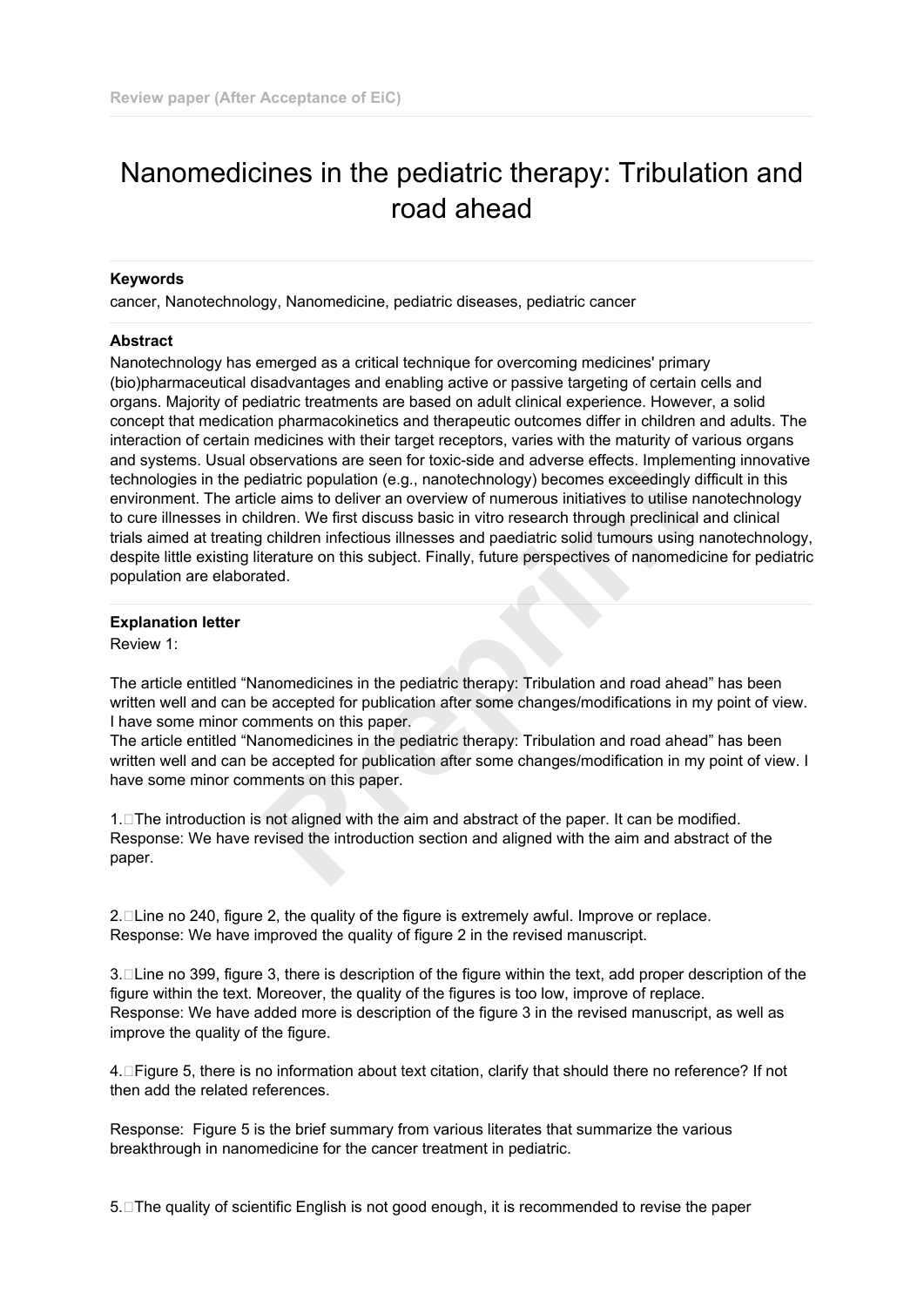language by a native English speaker.

Response: We have improved the quality of English with an expert native speaker editor and corrected all the language related issue.

## Review 2:

I have read the paper entitled "Nanomedicines in the pediatric therapy: Tribulation and road ahead" by Chen Lia-Na et al, with great interest. I think it is a very valuable paper because there is little known about this subject in the field of pediatrics. The content and organization of the article are well planned. I have some minor

We are thankful to the reviewer for reading our manuscript and his/her positive comments that improve the quality of our manuscript. Below we provide point-by-point response to the reviewer suggestions and made changes in manuscript (highlighted with red text) accordingly.

#### suggestions

- Subheading arrangements of the article should be reviewed again Response: We have reviewed the subheadings and made correction accordingly.

- The ocular nanomedicine section disrupts the integrity of the manuscript, so it would be appropriate to remove it from the manuscript

Response: The reviewer suggestion are well taken and we removed the section of ocular nanomedicine in our revised manuscript.

- I think adding the use of nanomedicine in the neonatal period to the article will increase the value of the article.

Response: This is a very good suggestion and to our interest. However, the studies on the nanomedicine in the neonatal period in still in infancy and very immature. Moreover, no research group have achieved any promising results yet. There are few studies that study that phenomenon, we have added some details for the interested readers in the future perspective section about that. uscript. Below we provide point-by-point response to the reviewer<br>manuscript (highlighted with red text) accordingly.<br>ments of the article should be reviewed again<br>eviewed the subheadings and made correction accordingly.<br>l

Finally, there are too many spelling and grammatical errors in the article. In this respect, it would be appropriate to revise the article once again.

Response: We have improved the quality of English with an expert native speaker editor and corrected all the spelling and grammatical errors. We have highlighted the changes with yellow colour.

Review 3:

The role of nanomedicine in children is although in infancy; however, it is interesting and hotspot research topic recently. There are currently no authorised paediatric nanomedicines since the development of paediatric therapies; however, numerous research group from all around the world are actively devoted to investigate new avenue in this arena. The author put their effort in to provide an overview of the many initiatives to utilise nanotechnology to cure illnesses in children. they highlight discuss basic in vitro research through preclinical and clinical trials aimed at treating children infectious illnesses and paediatric solid tumours using nanotechnology. I have below some suggestion,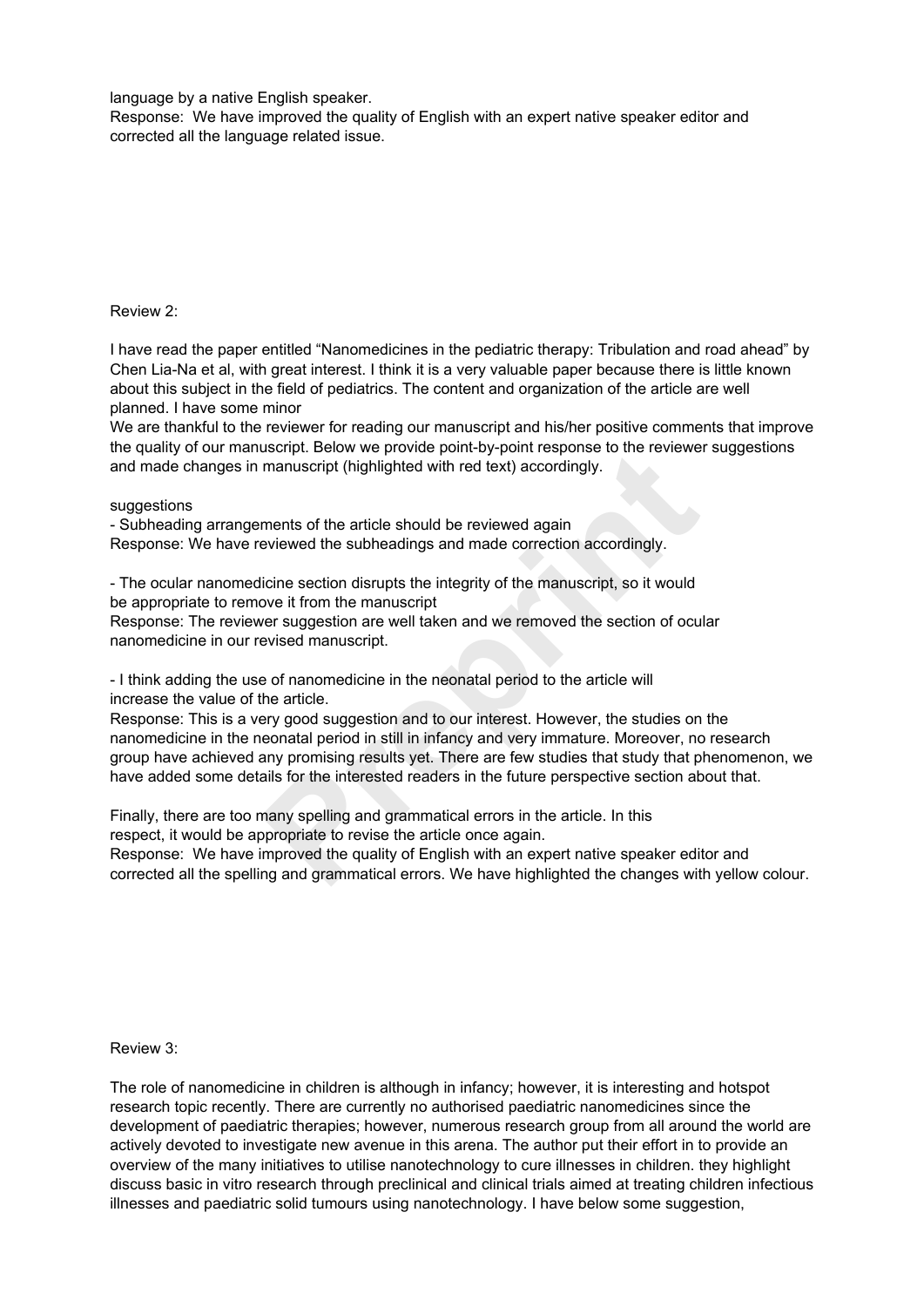comments and question, after that I will able to take some decision on the manuscript. 1. First the language of manuscript need to improve, there are many grammatical and typo mistake that make sentence and concept difficult to understand.

Response: We have improved the quality of English with an expert native speaker editor and corrected all the spelling and grammatical errors.

2. the introduction part need to be thoroughly revised and author should link the progress of nanomedicine in adult with the pediatric and try to figure out the factors that halt or slow the progress of nanomedicine in children.

Response: We have revised the introduction section and also explain the progress of nanomedicine progress in adult and compare them with the paediatric population.

3. the section "Challenges of the pediatric population" should be moved to the end of paper before the future perspective.

Response: We have moved the section Challenges of the paediatric population before the future perspective.

4. the author mention the HIV prevalence and numbers, I would suggests to also add that number in the specific population, i.e., pediatric population. Response: We have added the recent the HIV prevalence and numbers of the kids in our revised

manuscript.

5. some references are outdated, especially when explaining the various Diseases

Response: We have updated all the outdate reference with up to date recent references in the revised manuscript.

condition, their patho and background, please update them with recent references. 6. at the end of the paper, I would suggest to add concluding remarks within a single para. 4. the adultrifferior the triv prevalence and influence, it would suggests to also add<br>that number in the specific population, i.e., pediatric population.<br>Response: We have added the recent the HIV prevalence and numbers o

Response: The reviewer suggestion is well taken and we have added a single para that conclude the current paper.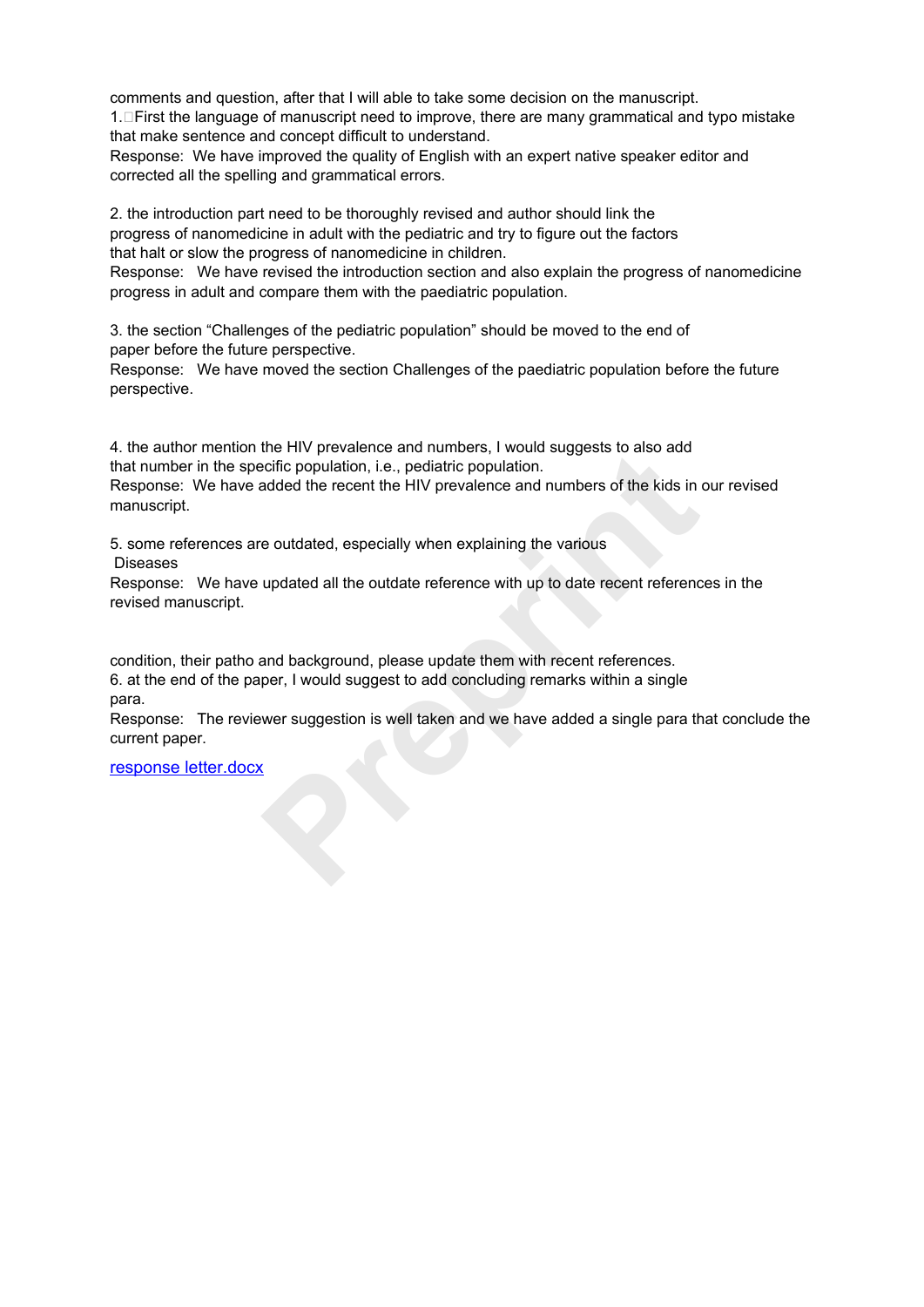# **Nanomedicines in the pediatric therapy: Tribulation and road ahead**

Li-Na Chen  $1,$ #, Zhang-Xuan Shou  $2,$ #, Xue Jin  $2,$ \*

1 Department of Pediatrics, Affiliated Hospital of Shaoxing University, Shaoxing 312000, Zhejiang Province, China 2 Department of Pharmacy, Zhejiang Provincial People's Hospital, People's Hospital of Hangzhou Medical College, Hangzhou 310014, Zhejiang Province, China

# These authors contributed equally to this work.

\*Corresponding author: Dr. Xue Jin, Department of Pharmacy, Zhejiang Provincial People's Hospital, People's Hospital of Hangzhou Medical College, No. 158 Shangtang Road, Hangzhou, Zhejiang Province 310014, China. Tel: +86-571-85893294, Fax: +86-571-85893595, E-mail: Hospital, People's Hospital of Hangzhou Medical College, No. 158 Shangtang R<br>Zhejiang Province 310014, China. Tel: +86-571-85893294, Fax: +86-571-85893<br>jinxue@hmc.edu.cn<br><sup>province</sup> dimensions.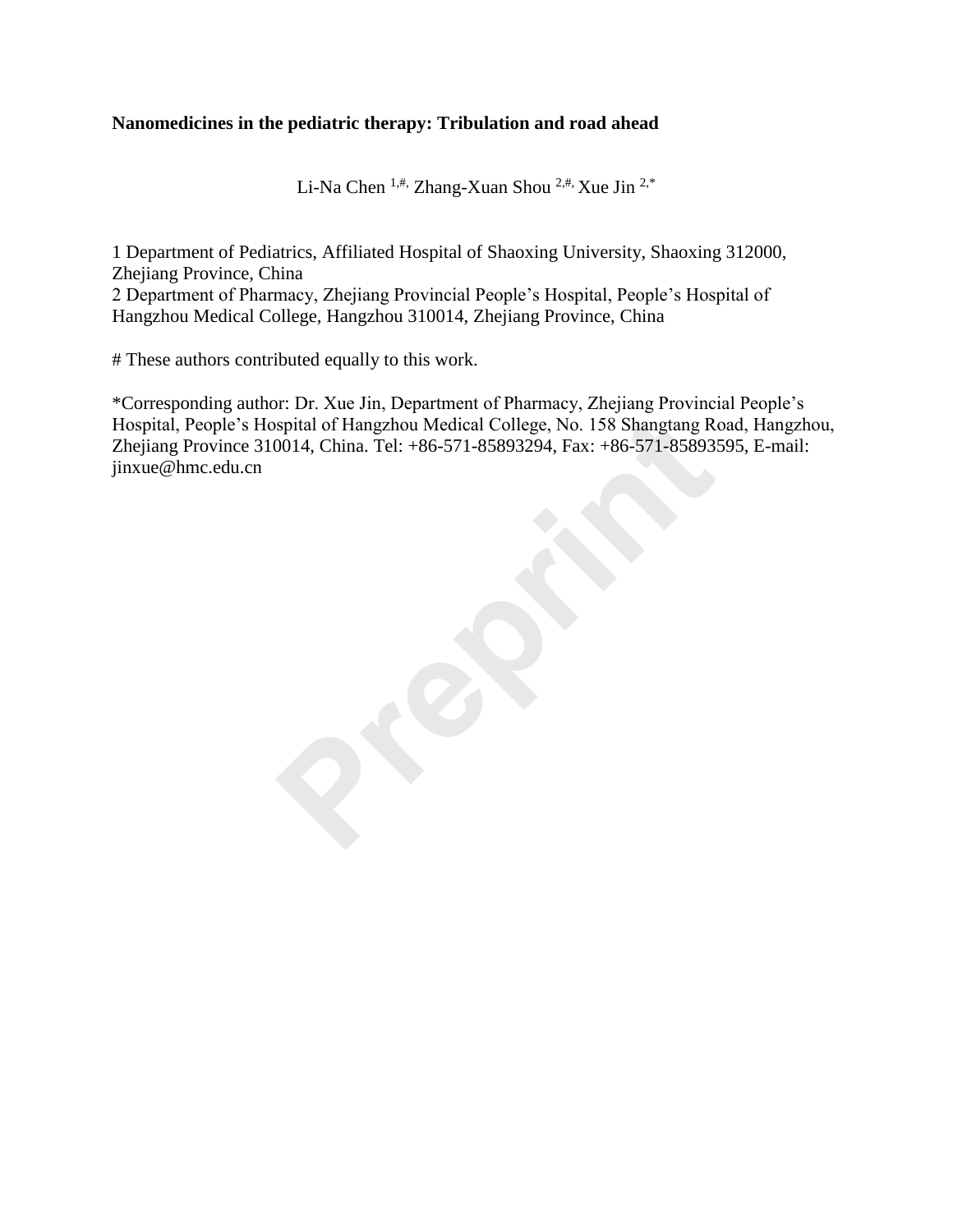# **Abstract**

Nanotechnology has emerged as a critical technique for overcoming medicines' primary (bio)pharmaceutical disadvantages and enabling active or passive targeting of certain cells and organs. Majority of pediatric treatments are based on adult clinical experience. However, a solid concept that medication pharmacokinetics and therapeutic outcomes differ in children and adults. The interaction of certain medicines with their target receptors, varies with the maturity of various organs and systems. Usual observations are seen for toxic-side and **adverse effects**. Implementing innovative technologies in the pediatric population (e.g., nanotechnology) becomes exceedingly difficult in this environment. The article aims to deliver an overview of numerous initiatives to utilise nanotechnology to cure illnesses in children. We first discuss basic in vitro research through preclinical and clinical trials aimed at treating children infectious illnesses and paediatric solid tumours using nanotechnology, despite little existing literature on this subject. Finally, future perspectives of nanomedicine for pediatric population are elaborated. **Keywords:** Nanotechnology, Nanomedicine, pediatric population (e.g., nanotechnology) becomes excedifficult in this environment. The article aims to deliver an overview of numerous initiatible nanotechnology to cure illnes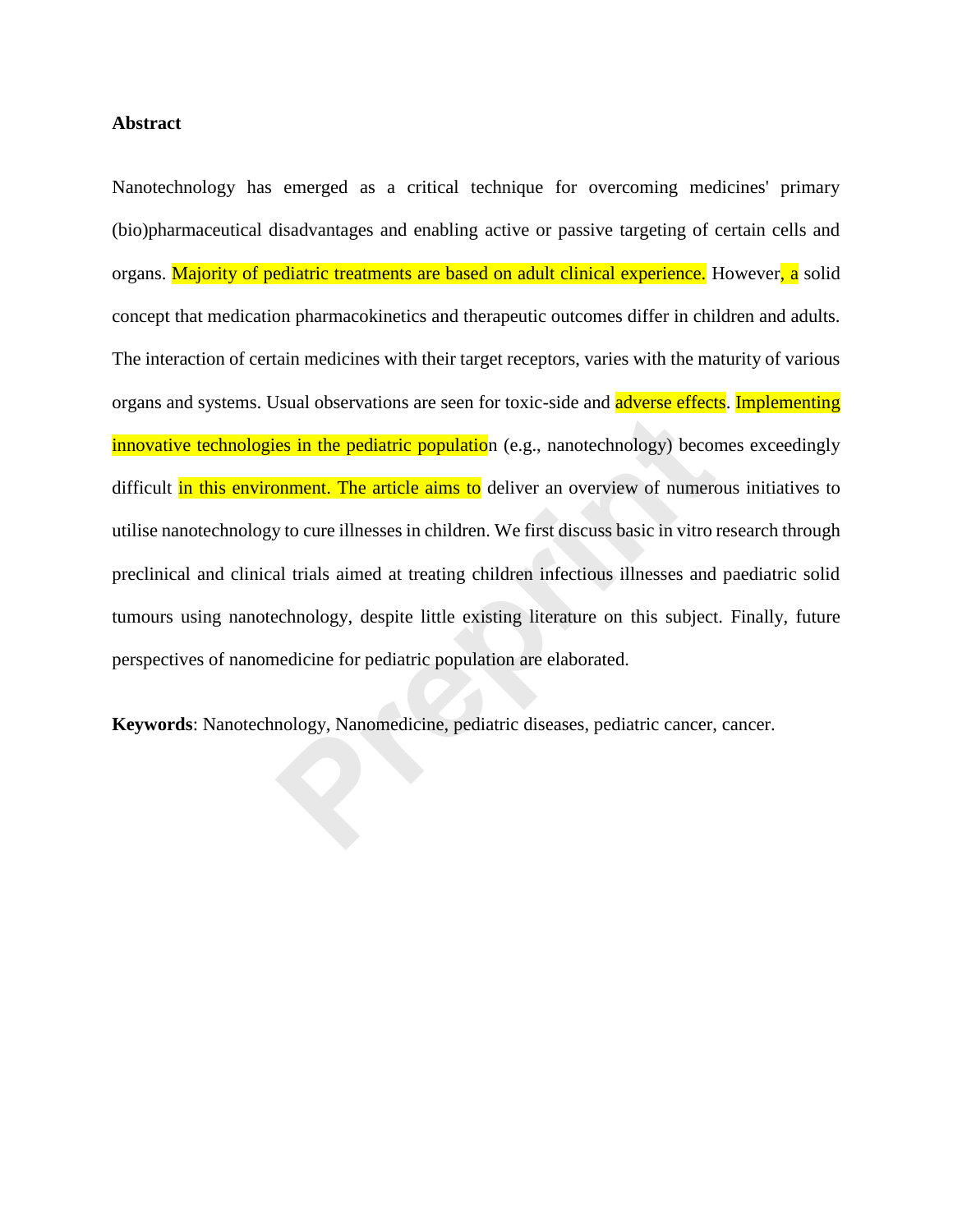## **1. Introduction**

Nanotechnology has emerged as a critical technique for overcoming fundamental (bio)pharmaceutical issues like decreased physicochemical stability, low aqueous solubility and inadequate bioavailability  $[1, 2]$ . Nano-drug delivery systems can specifically target the cells and tissues, thereby augmenting the total drug payload at the intended location of the body and limiting the adverse effect by reducing the direct systemic exposure[3, 4] . Moreover, nano-formulations have been demonstrated to enhance localized medication delivery in areas protected by physiological or anatomical barriers, using alternate administration methods (e.g., inhalation). The ability of nanomedicine to enhance illness detection and therapy has been well proven, regardless of its level of complexity. Consequently, despite regulatory requirements, many nanomedicines have already reached the market<sup>[5, 6]</sup>. All of them, however, are intended for adult usage. Still, there is no nanomedicine-based therapy approved for the pediatric population. reducing the direct systemic exposure[3, 4]. Moreover, na<br>ated to enhance **localized** medication delivery in area<br>mical barriers, using alternate administration methods (e.g.,<br>ne to enhance illness detection and therapy ha

There are currently no authorized pediatric nanomedicines since the development of pediatric therapies has typically relied on prior experience in adults, which is still limited to the majority of the nanotechnology approaches. The use of recently developed regulatory initiatives, for example the pediatric investigation plan, which promotes particular studies in pediatric in order to get the required data in order to gain clearance for a new medicinal product will make it easier to get medicines approved for children. Because of the progressive growth and maturation of the many organs, children have differences from adults[7, 8] . In the event of illnesses that affect children and adults, nanomedicines must first be modified for **pediatric** usage, which may need the development of a new pharmacological formulation, before being clinically tested in children.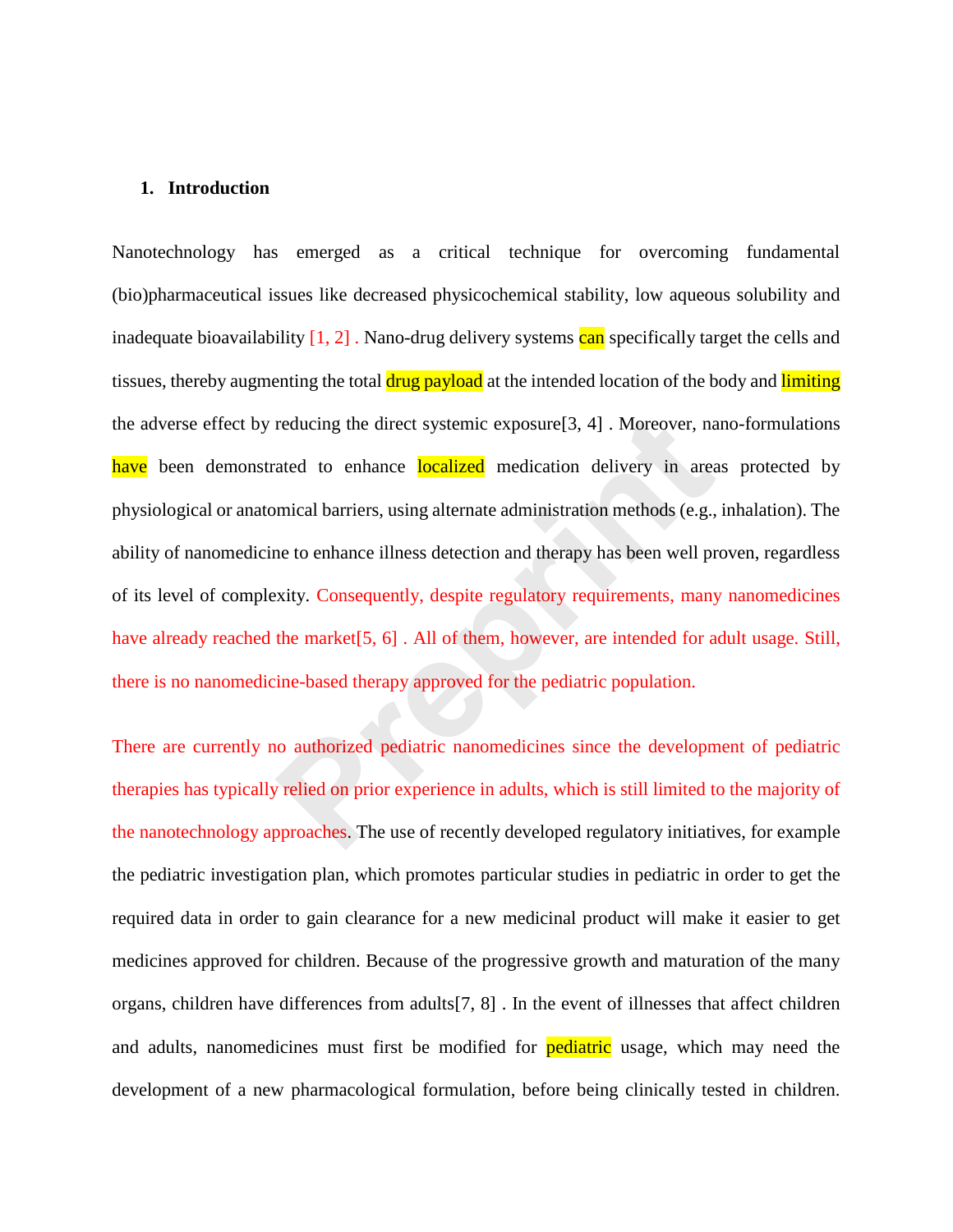Furthermore, nanomedicines must be created specifically for illnesses unique to children or that have significantly higher morbidity in children<sup>[9]</sup> . Despite the rapid success of nanomedicine for adults, these realities, unfortunately, clash with the complexity of the segmented paediatric market and the difficult clinical studies that deter academic and industrial researchers from investigating nanomedicine for pediatric population.

Cancer is the  $2<sup>nd</sup>$  most common cause of mortality among children population less than 14 [10]. Pediatric cancer has been a prominent study area since the mid-1970s, and new research on the issue emerges often. In children under the age of 19, the death rates for a variety of malignancies have decreased significantly during the past three decades [11]. Nevertheless, despite current advancements, the 5-year mortality rate for youngsters with tumor remains as high as 26%, and several lives endure long-term unfavourable consequences that diminish their standard of living [12]. Presently, chemo is frequently used to treat juvenile cancer, despite its potential for adverse effects and damage to normal tissues. Due to their varying metabolic rates and undeveloped organs, children and adults have different tolerable doses, making it more difficult to determine the ideal dosage. The combination of two or more chemotherapeutic medicines has remained mostly unchanged over the past two decades, to prevent the drug resistance frequently induced by monotherapy. However, because organs and tissues develop fast in kids, they may respond differently to the medicine at various stages of development. Consequently, the childhood cancer survival rate remains poor. In children under the age of 19, the death rates for a variety<br> **Prepare in the mass of the system**<br> **Prepriet is a** three decades [11]. Nevertheless,<br>
year mortality rate for youngsters with tumor remains as h<br>
ong-term u

This article aims to offer an outline of the many initiatives to utilise nanotechnology to cure illnesses in children. We first discuss basic in vitro research to preliminary and clinical studies to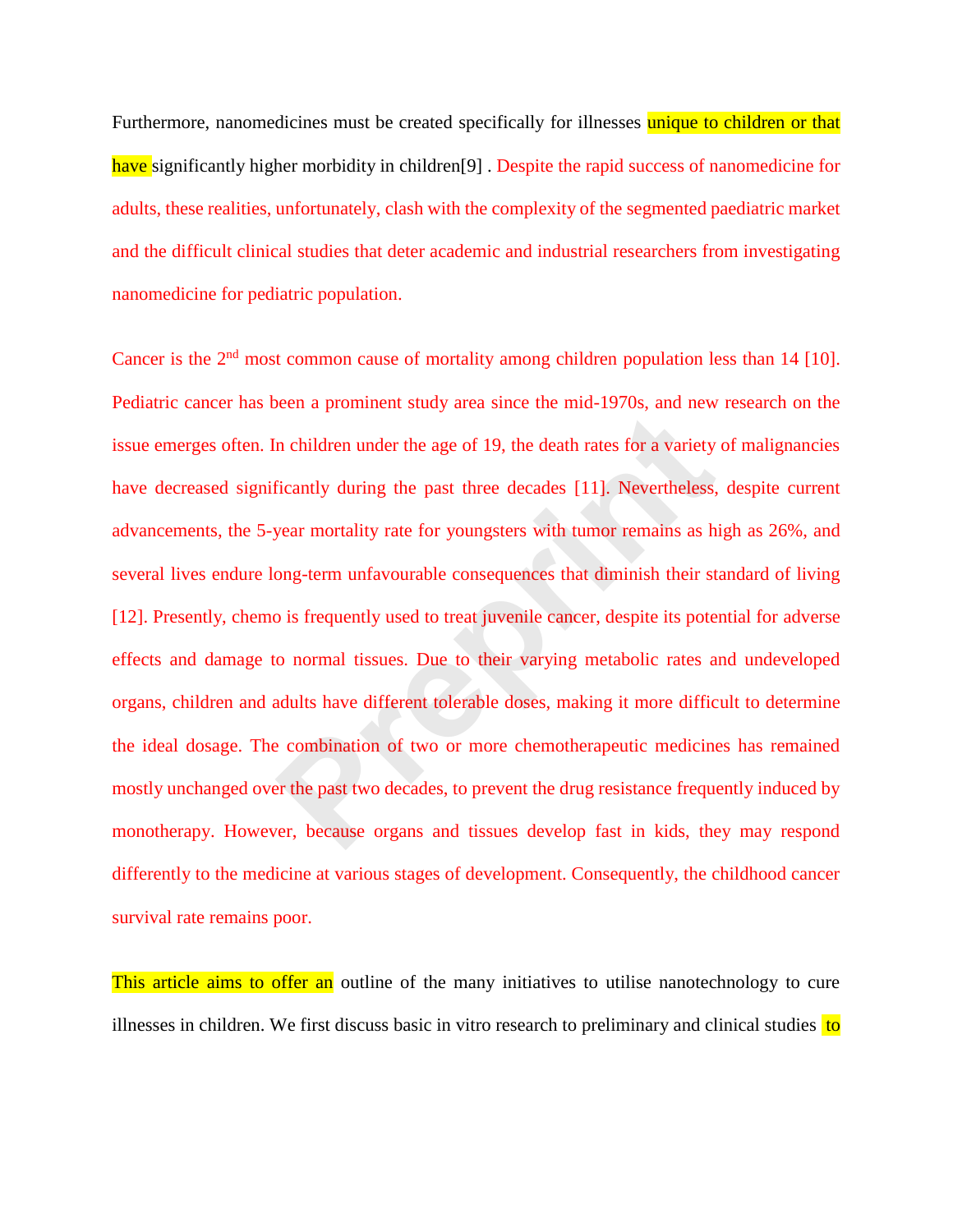treat juvenile infective illnesses and solid tumours using nanotechnology, despite the scant accessible literature on the subject. The future of **pediatric** nanomedicine is then explored.

## **2 . Nanomedicine for the Infectious diseases in the pediatric population**

Even though a wide range of anti-bacterial agents are available, the management of infections has become a growing problem for contemporary medicine as resistant bacteria arise. Because of the reasons stated above, the condition is considerably more severe in the event of poverty-related illnesses and much more so in the case of the paediatric patients. The early advances made at the intersection of nanomedicine and paediatric HIV, tuberculosis, and malaria treatment, three diseases that take the most lives each year, will be reviewed in advance.

## **2.1. HIV/AIDS**

With about 2.5 million fatalities each year, HIV/AIDS is the most devastating illness of current time [13] . In 2020, around 150,000 kids (0-9) were newly infected with HIV, with a total of 1.03 million kids who have HIV [14]. Due to the difficulty of clinical studies, the amount of antiretroviral drugs (ARVs) approved for use in children is smaller than that of adults, although the pharmacokinetic information is relatively inadequate [15] . The absence of approved liquid, chewable<sup>[16]</sup>, dispersible<sup>[17]</sup>, and orodispersible formulations<sup>[18]</sup>, 19], as well as the creation of **pediatric** fixed dose combinations (FDCs)[20], are further disadvantages. Nevertheless of the approach chosen, the manufacturing procedure must be counterbalanced to keep medicine prices within reasonable bounds for patients[21] . Because the disease affects both adults and children, the progression of Nanomedicines for HIV prevention might be useful to all patient ore so in the case of the paediatric patients. The early advance<br>
medicine and paediatric HIV, tuberculosis, and malaria<br>
most lives each year, will be reviewed in advance.<br> **Property** in advance.<br> **Property 1150,000 kids**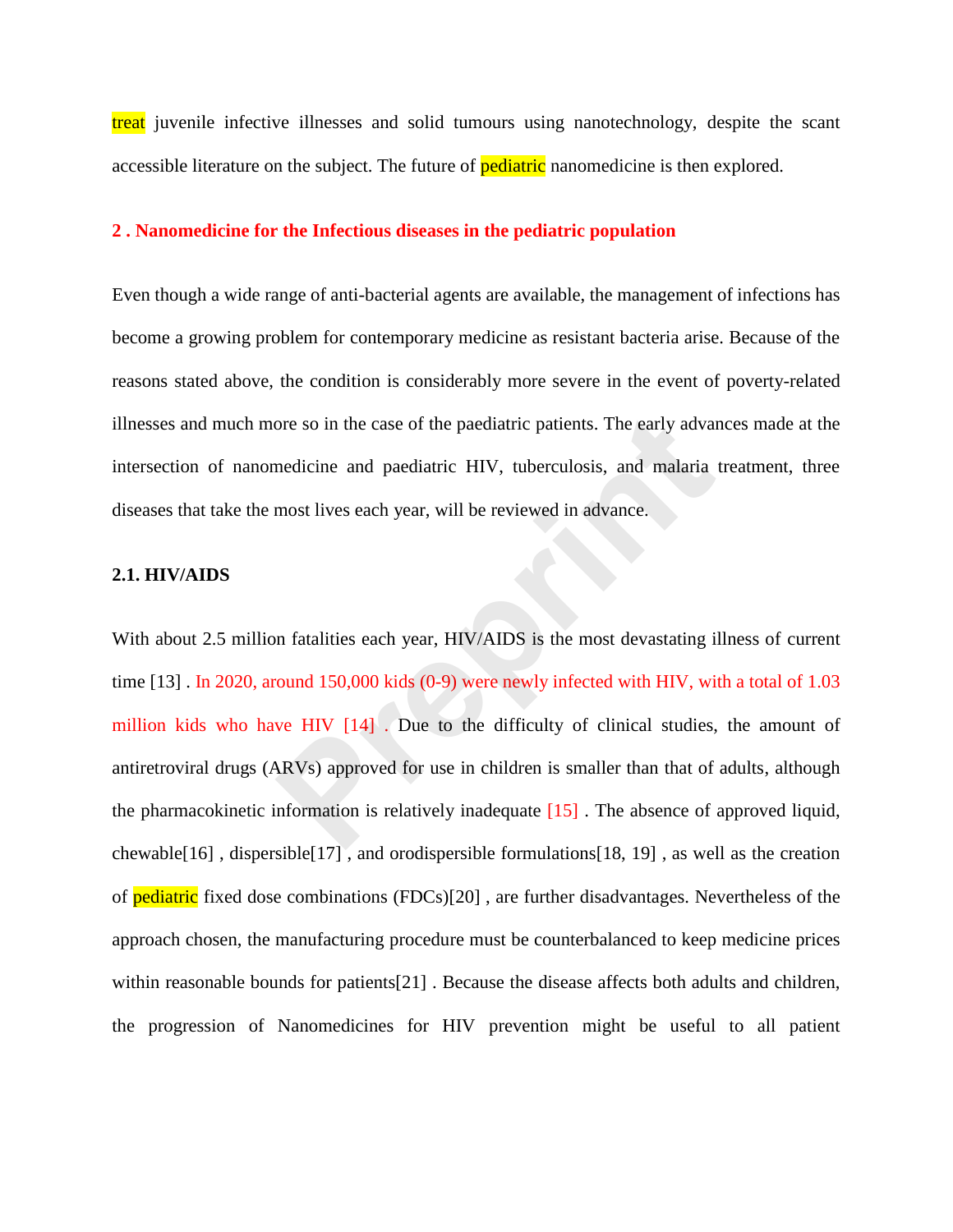subpopulations. Despite this, there are surprisingly few research projects aimed at developing nanotechnology-based anti-HIV medications overall, and for kids specifically.

Nanosuspensions are pure drug nanomaterials dispersions in a liquid pharmaceutical carrier maintained by emulsifiers. [22, 23] . They are the simplest basic nano-formulation, and because of the continuous increase in the surface area due to the smallest particle diameter, they may achieve a significant increase in dissolution rate and oral bioavailability. Despite the promise of this technology to generate liquid solutions that would allow for simpler dosage adjustment and ingestion, In HIV, only just a small number of ARV nano-dispersions have been examined, none of which have been tested in children[24]. Polymeric micelles (PMs) are a form of self-assembly nanomaterials created by complexing polymeric amphiphiles [25] , have been evaluated by various administering routes for instance parenteral [26], oral [27], intranasal [28, 29], and ocular [30] to augment the aqueous solubility of lipophilic drugs. A variety of PM-based medicines for treating various malignancies are now undergoing clinical trials [31]. To develop a sustainable and costeffective water-based paediatric formulation, our group assessed the entrapment of the very first ARV efavirenz (EFV) included in PMs comprised of pristine and chemically changed poly (ethylene oxide)-b-poly(propylene oxide) block copolymers (PEO-PPOs)[32-34] . In mixed micelles, the drug's solubility was improved from 4 g/mL to 34 mg/mL, reflecting an 8430-fold increase [34-36] . Physical stability of EFV-loaded PMs was shown under a variety of storage settings, including severe dilution in gastrointestinal-like medium [34-36] . The pharmacokinetics of oral EFV were first evaluated in rats and matched to those of a typical extemporaneous simple syrup suspension and an oily solution that replicated the sole commercialized paediatric dosage of EFV in medium-chain triglyceride (MCT), Miglyol [33, 34][69,70]. <sup>1</sup><br> **Propertionary** is a small number of ARV nano-dispersions have been<br>
sted in children[24]. Polymeric micelles (PMs) are a form<br>
by complexing polymeric amphiphiles [25], have been eval<br>
for instance parenteral[26], or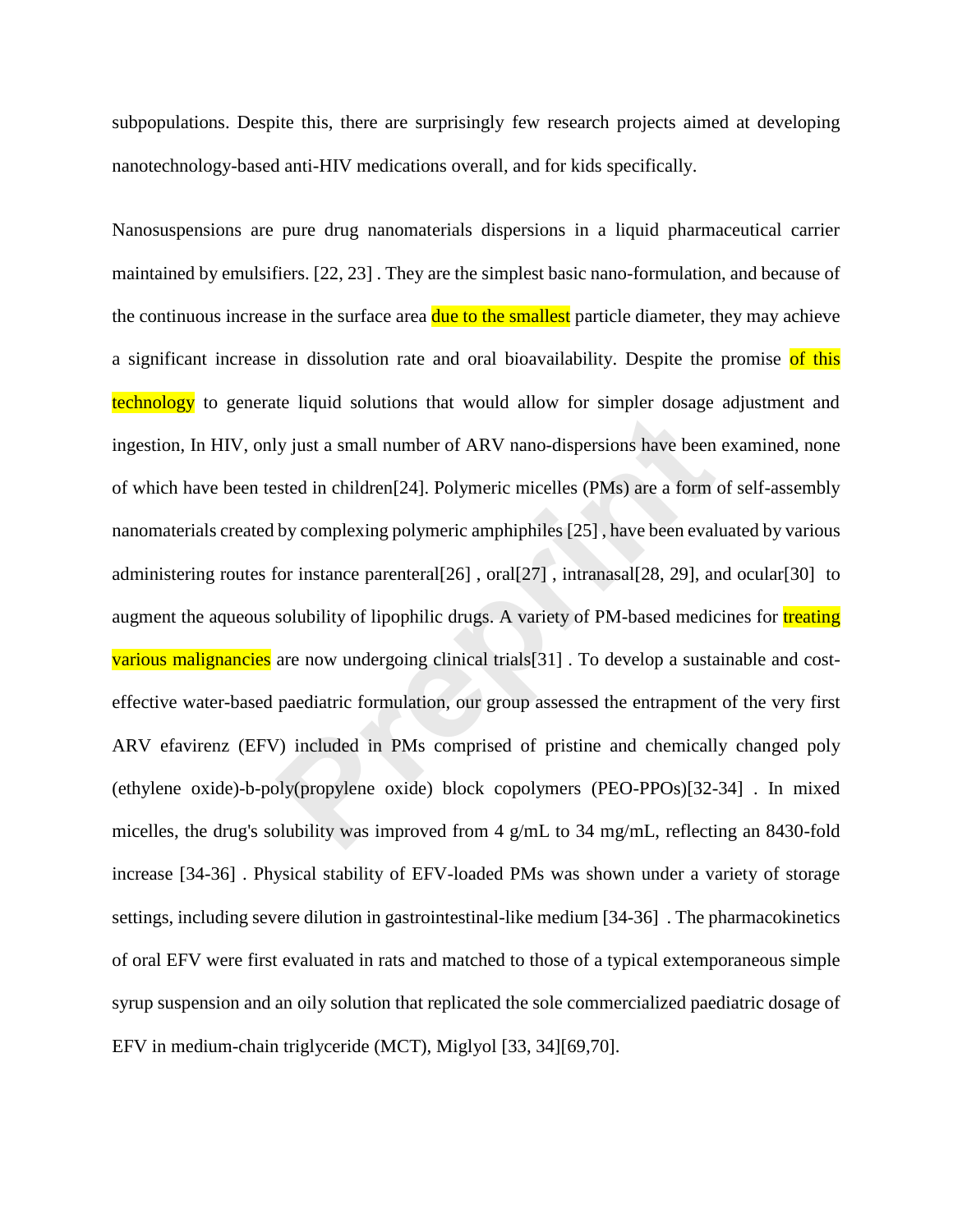Regardless of nanotechnology's potential to develop pediatric HIV therapy, other issues appear to be more pressing. For example, EFV causes a condition known as burning mouth syndrome (BMS), which can be alleviated by using a mix of tastes, sweeteners, and essences [35] . As a result, nanotechnologies must address other problems just as important in ensuring patient compliance and treatment regimen compliance.

Three factors that may **influence the clinical** translation of novel medications should be discussed at this time. The continual training of individuals assigned to assess clinical procedures is required for therapeutic innovation. Otherwise, the evaluation would be insufficiently rigorous, putting the participants' safety at risk. In contrast, patients may be denied access to potentially beneficial and safe products if the "Precautionary principle" occurs due to the regulatory agency's lack of competence. Fraction. Otherwise, the evaluation would be insufficiently rigorisk. In contrast, **patients may be denied access to potential!**<br>"Precautionary principle" occurs due to the regulatory at the regulatory of the 2<sup>nd</sup> most le

#### **2.2: Tuberculosis**

Tuberculosis (TB) is the  $2<sup>nd</sup>$  most lethal illness after HIV, with 1.5–1.7 million people dying each year[37, 38] . Although TB generally affects the airways, untreated or resistant strains have been seen to spread the illness to other organs [39]. Isoniazid, pyrazinamide, rifampicin and ethambutol are used in the first 60 days of conventional TB treatment, while RIF and INH are used in the last four months[40] . The effectiveness of TB treatment is closely linked to strict adherence to treatment approaches.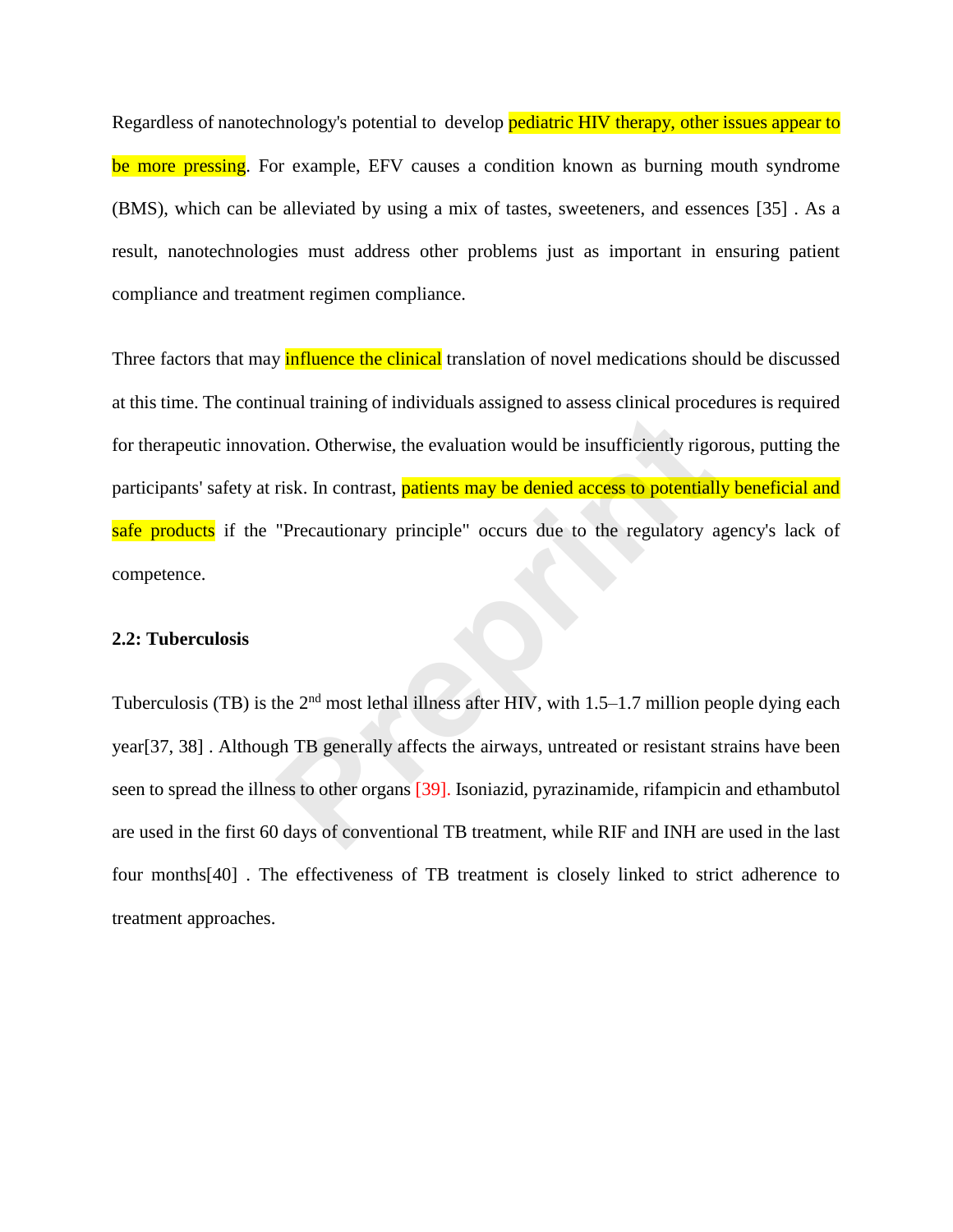Even though ordinary tuberculosis infection can be treated, it nevertheless accounts for more than 25% of avoidable deaths and 2.4 percent of all fatalities worldwide[41] . Pediatric tuberculosis accounts for just 5% of all infections in industrialized nations, but it causes 20–40% morbidity in underdeveloped countries, with 130,000 children dying each year[42] . Because of the difficulty of diagnosis and the absence of commercially accessible preparations with enhanced (bio)pharmaceutical efficacy[43] , containing RIF/INH FDCs, children constitute a high-risk subpopulation, similar to HIV. Indian firms have established a variety of double and triple FDCs, but none have completed clinical studies [44] . Furthermore, some of these advancements ignore the fact that the gastrointestinal 284 tract's circumstances may accelerate the breakdown of several first-line medicines when they are taken orally. For example, in **gastric acid** fluids, Rapid hydrolysis of RIF results in 3-formyl RIF SV, a compound with little anti-TB action in vivo because of the low oral bioavailability [45]. INH catalyzes this route, resulting in a 30–50% increase in degradation rate[46, 47] . As a result, INH-mediated decrease oral bioavailability of RIF is a major worldwide issue[48], and novel nanomedicines may be able to help. eted clinical studies [44]. Furthermore, some of these advant<br>tinestinal 284 tract's circumstances may accelerate the break<br>when they are taken orally. For example, in **gastric aci**<br>sults in 3-formyl RIF SV, a compound wit

Only a limited research **organizations worldwide**, mostly in poor countries, have focused on the progression of nanotechnology-based pediatric anti-TB medications[43] . Khuller and Swai's groups explored the entrapment of anti-TB medicines into nanomaterials and evaluated their efficacy in murine TB models via oral administration[49, 50] . Due to the preclinical testing done on infected TB animals, these findings were extremely reliable. These nanomedicines show great promise in replacing the present daily delivery routine with a single 7–10 day administration. Despite the fact that these advancements were not designed specifically for children, any effective bench-to-bedside therapy could benefit the paediatric population. In order to adhere to PIP regulatory regulations, further clinical trials in children are required. Our group has spent the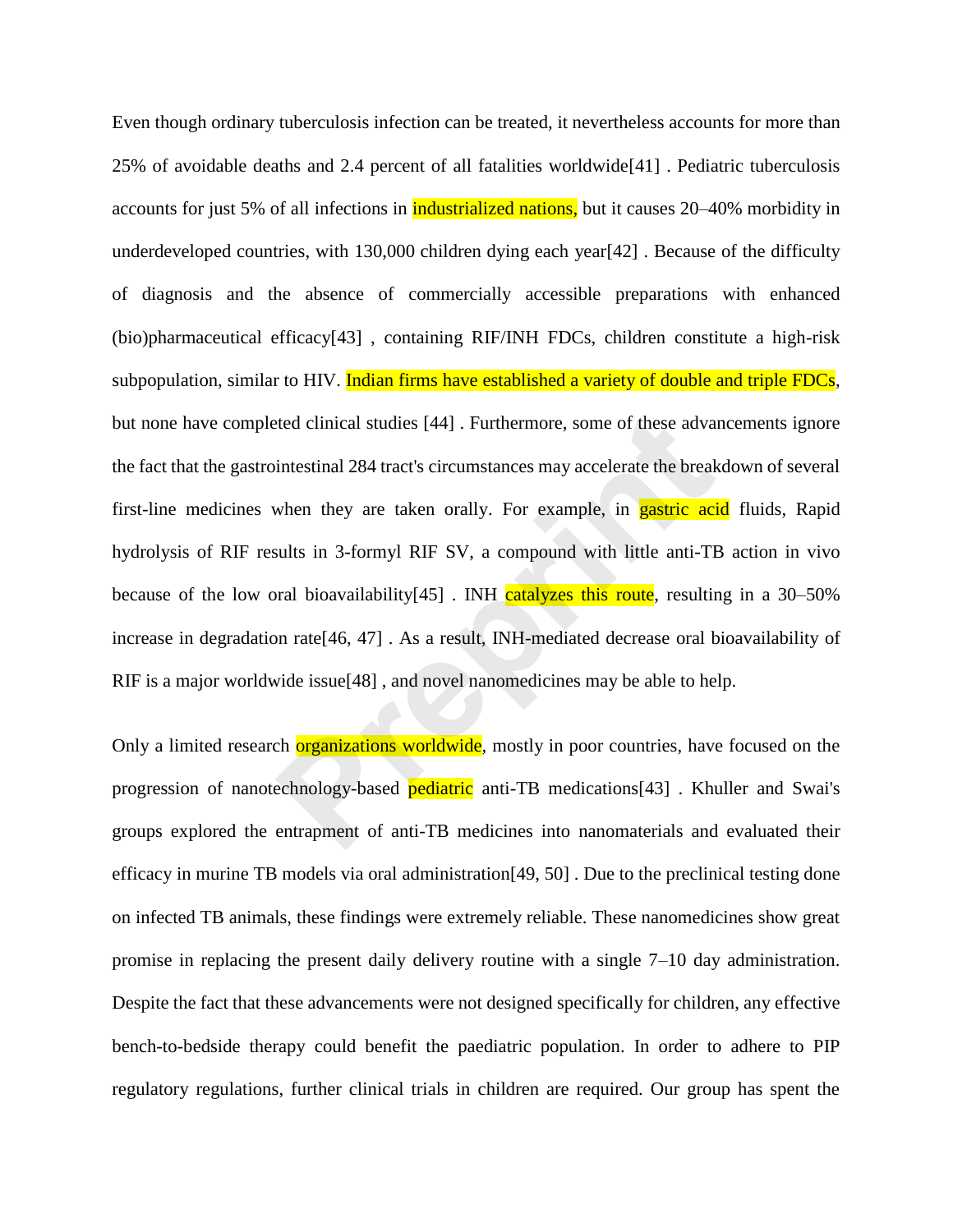previous five years looking on the RIF encasement inside various forms of PMs[51] . The drug's aqueous solubility was enhanced by up to 5.4 times after encapsulation, however RIF-loaded PMs suffered progressive subordinate grouping, as a result of which physical stability deteriorates with time. As a result, a cryo-protected lyophilization method[52] was devised. In vitro, PMs not only chemically stabilised RIF in the presence and absence of soluble INH, but they also lead to considerably higher RIF bioavailability when taken orally (up to 3.3 times) than a drug solution mixed with INH in a 3/2 weight ratio[52] . This type of nanotechnology approach might be used to create the 1<sup>st</sup> RIF/INH liquid **pediatric** FDC.

# **2.3 Malaria**

Malaria is the parasite illness that causes the most morbidity and mortality worldwide[53] . In 2011, nearly 3.3 billion population were having an incidence of getting malaria, with 80 percent of cases and 90 percent of fatalities occurring in Sub-Saharan Africa[54] . The most severely affected subpopulations are children under the age of five, as well as pregnant mothers. Malaria can be prevented and cured, though it result in the death of more than 6 million kids in 2010[54] and it results in 20 percent of the **pediatric deaths ratio in Africa**<sup>[55]</sup>. Artemisinin-based combination treatments  $(ACTs)$  are the  $1<sup>st</sup>$  line therapy for simple falciparum malaria in children, which come in difficult-to-swallow tablets [56] . The WHO has recommended novel formulations of oral **ACT** pediatric products in this context. The creation of suspensions, rapidly dissolving tablets, and granules comprising lumefantrine/artemether [57,58], pyronaridine/artesunate [59], and mefloquine/artesunate is among the most significant advances [Various nano-formulation have been researched for the development of novel antimalarial agents in which only a few focused on the pediatric population [60]. CDs most likely focus on the utilization of the vast use of NH liquid **pediatric** FDC.<br>
e illness that causes the most morbidity and mortality wo<br>
on population were having **an** incidence of getting malaria,<br>
ent of fatalities occurring in Sub-Saharan Africa[54]. Th<br>
ns are childre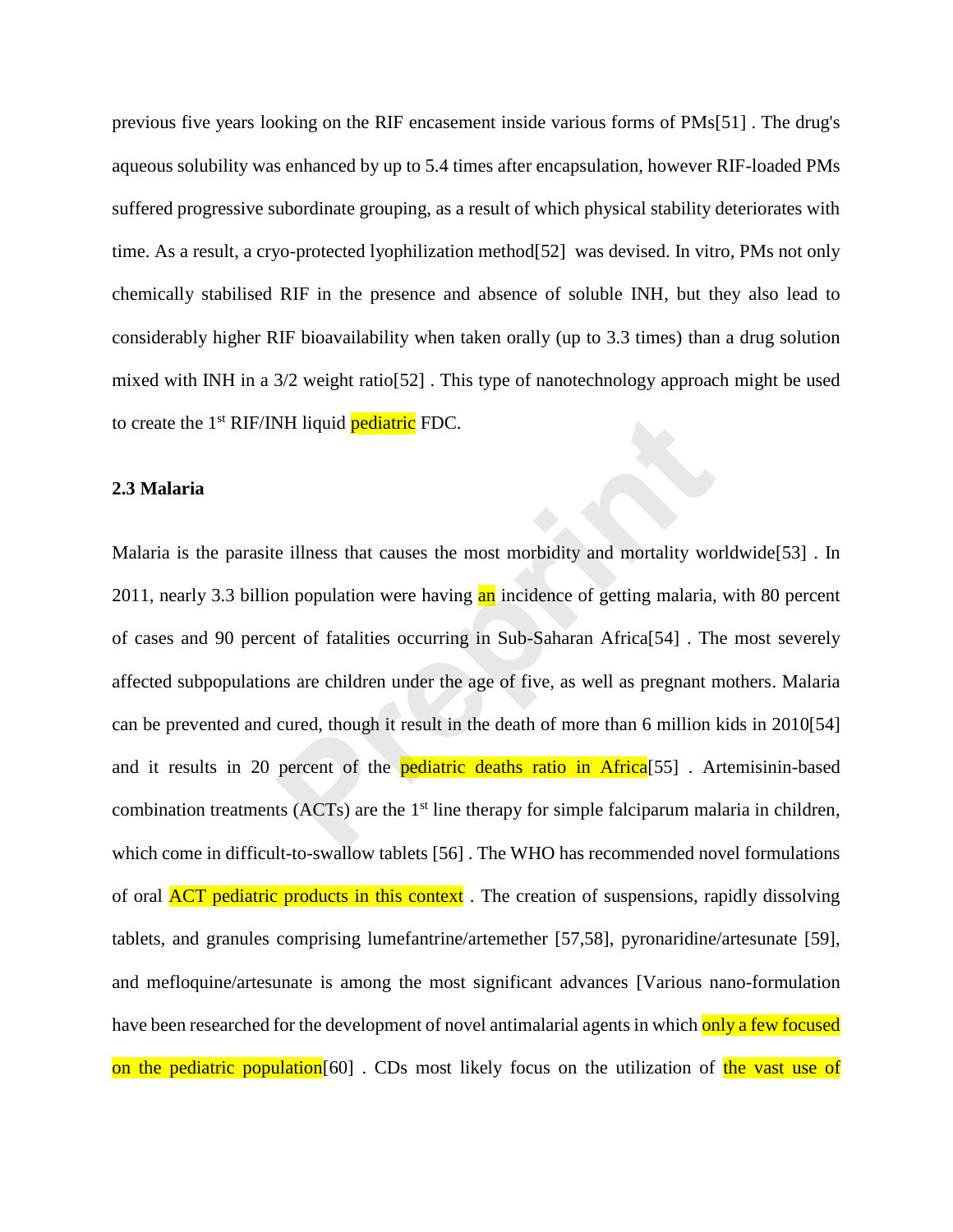nanotechnological approach, specifically the masking of bitter taste of antimalarial agents. Shah et al., for instance, enhanced the delectableness of an artemetherin liquid formulation [61] . Complexes of primaquine phosphate were utilised in a similar manner to create powders for resuspension [62]. As a result, reduction in RIF oral bioavailability caused by INH is a huge global concern [63] , and novel nanomedicines may be able to help.

# **3. Recent Developments in Nanomedicine for Pediatric Cancer**

Nanomedicine plays a critical part in the anti-tumor tumor activity of Pediatric Cancer. Figure 1 highlight the various therapeutic strategies of Nanomedicine in cancer, and below we explain them in detail.



Figure 1. Nanomedicines as treatment options for paediatric malignancies.

# **3. 1 Blood Cancers**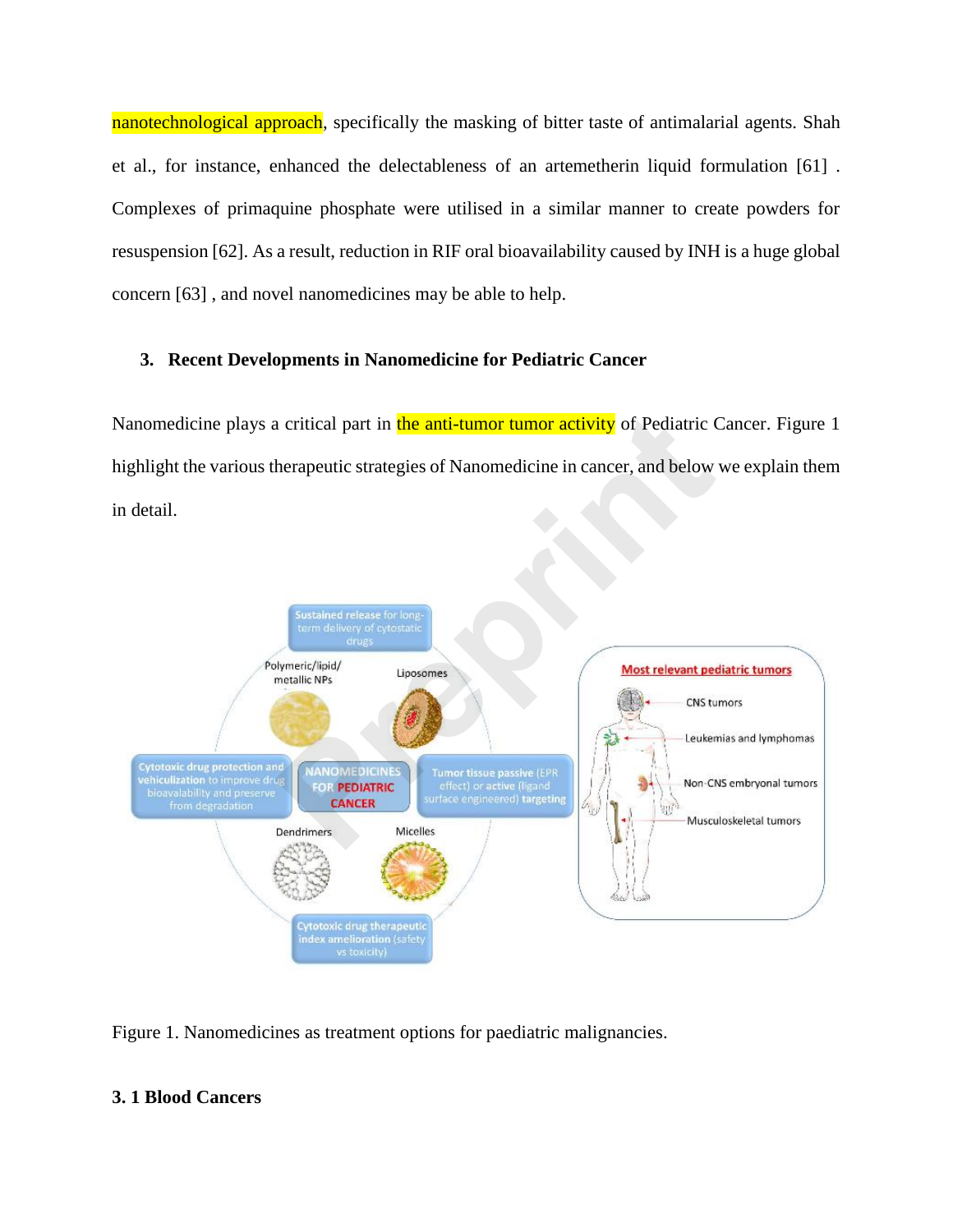## *3.1.1. Leukemia*

Leukemias are the most prevalent tumours in children, accounting for roughly 28% of all malignancies in children . White blood cells that are abnormal, which come from organs that generate blood cells, are the hallmark of the illness.

Leukemia has been treated with nanomaterials made of lipids. To combat multidrug resistance, In one study, solid nanoparticles based on lipids were employed to transfer mitoxantrone and a Pglycoprotein (P-gp) suppresser-element [64]. Overexpression of P-gp is thought to disrupt the multidrug resistance mechanism. As a result, combining the P-gp and mitoxantrone inhibitors can have a synergistic impact on inhibition and therapeutic effects. This nanocarrier, which has a negative surface charge and a size of 120 nm, was successfully loaded with the medication mixture and remained colloid stable after delivery. uppresser-element [64]. Overexpression of P-gp is though<br>mechanism. As a result, combining the P-gp and mitoxantro<br>upact on inhibition and therapeutic effects. This nanocarri<br>ge and a size of 120 nm, was successfully loade

Immunotherapy is another cancer treatment method that involves activating or improving immune cells' capacity to recognize and destroy tumor cells. One research group investigated the utilisation of ionizable nanomaterials for mRNA transport in CAR T cell therapy [65] . T cells are extracted from the individual and modified by inserting DNA or RNA into them in order to create CARs on their surfaces, an FDA-approved treatment for acute lymphoblastic leukaemia (ALL).

## *3.1.2 Lymphoma*

Lymphoma is a lymphatic system cancer that lymph glands and spreads to certain other tissues through lymph fluid. Lymphoma is the  $3<sup>rd</sup>$  most recurrent kind of tumor in youngsters, behind brain cancers and leukaemia. Every year, 2200 individuals under the age of 20 in the United States are diagnosed with lymphoma. Lymphoma and non-Hodgkin lymphoma account for around a quarter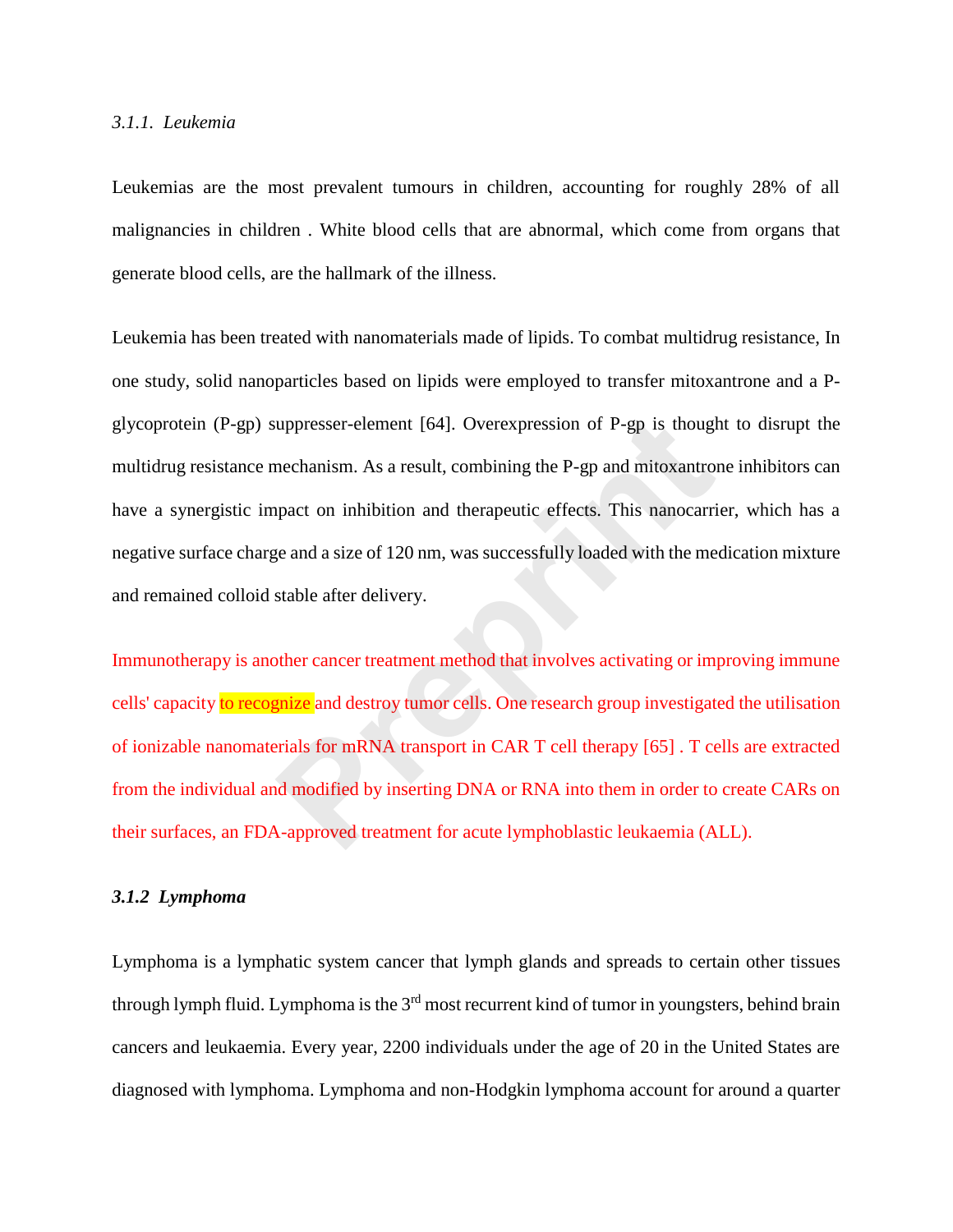of all **pediatric cancers** [66]. Adults with lymphoma are frequently treated with the anti-CD30 antibody-drug combination brentuximab and the anti-CD20 antibody rituximab. However, no targeted therapies are **authorized for use in lymphoma patients under the age of 18**[66].

ALCL, the most frequent form of T-cell lymphoma in children, comprises an activated hazardous ALK oncogene and elevated amounts of CD30 cell surface expression. Nanoparticles treated with doxorubicin and ALK oncogene-specific siRNA and generated using RNA-based CD30-specific aptamers were used to treat ALCL with precision. Thanks to the aptamers that are conjugated, the nanomaterial accurately target ALCL cells, and the loaded gene curing agent siRNA and chemotherapeutic drug doxorubicin enhance their tumor-killing potential [67] .

# **3.2 Bone Cancers**

#### *3.2.1. Osteosarcoma*

Bone tumours primarily affect older children and teenagers, accounting for around 3 percent of all pediatric malignancies . Osteosarcoma is the most prevalent kind of bone tumor, and it has a disproportionate impact children. It affects young individuals (10 -30 years) accounts for 2% of all **pediatric malignancies**[68]. In this group, most osteosarcomas are very malignant tumours with a dismal diagnosis [68]. A distant tumour that has migrated beyond surrounding tissue has a 5 year rate of survival of 27 percent throughout all ages, according to American Cancer Society data  $[69]$ . ely target ALCL cells, and the loaded gene curing ag<br>
g doxorubicin enhance their tumor-killing potential [67].<br> **Preprinting** potential [67].<br> **Preprinting** potential [67].<br> **Preprient** is the most prevalent kind of bone

As with previous cancer therapies, Nanoparticles administration to osteosarcoma cancers is an developing area of study that aims to improve targeted medicine delivery while minimising cellular as wll as dosage damage. This is accomplished via either passive transport, which depends on the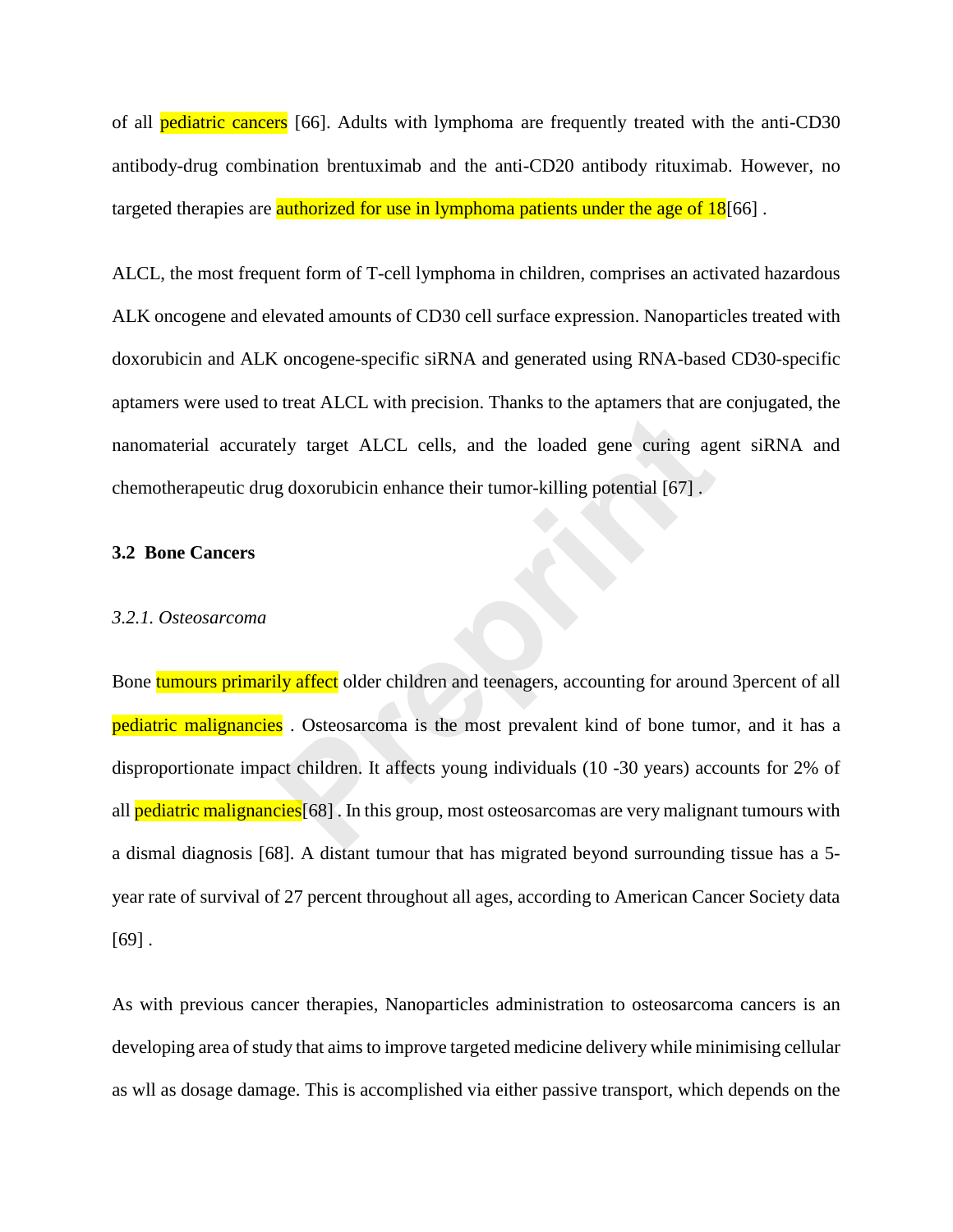EPR outcome, or active distribution, which employs the acidic pH of the osteosarcoma cancer environment and nanoparticle surface modification.

Due to their biocompatibility and surface alteration capabilities, Liposomes seem to be the most thoroughly examined vehicle for osteosarcoma treatment [70] . As doxorubicin was integrated into liposomes, it improved permeability of cells and cancer death of cell associated to when it was administered free [71] . Some investigations have demonstrated that liposome nanocarriers may be optimised to release drugs at an **osteosarcoma tumor's particular temperature and pH** [72]. Others have investigated liposome PEGylation, which decreases nanomaterial re-absorption by the reticuloendothelial system, resulting in a prolonged half-life and a lesser optimum dose [73] . In a recent in vitro investigation, the combination of gemcitabine and clofazimine in nanoparticles was discovered to have synergistic effects. This double loading was accomplished by inserting the gemcitabine hydrophobic into the liposome core and the clofazimine hydrophilic between the lipid bilayers. [74] Free diposome PEGylation, which decreases nanomaterial re-astem, resulting in a prolonged half-life and a lesser optimum<br>gation, the combination of gemcitabine and clofazimine in n<br>ynergistic effects. This double loading w

Inhibiting the synthesis of proteins by osteosarcoma cells using RNAi treatments, for instance siRNAs and microRNAs, has exposed potential and may be useful when combined with chemotherapies [75]. In contrast, the bioavailability and cellular absorption of potential nucleic acid carriers are hampered by their poor physicochemical qualities. Some study on prospective biocompatible carriers, including Amy-g- PLLD [76], has been reported. Both alone and in combination with doxorubicin, PEGylated liposomes have been evaluated for siRNA delivery [77, 78]. In 2017, a research demonstrated that using chitooligosaccharides to improve drug delivery enhanced tumour cell engulfment, anti-cancer implications, and rate of continued existence in mice models [79]. Curcum ininduced apoptosis with a rise of the concentration of markers for instance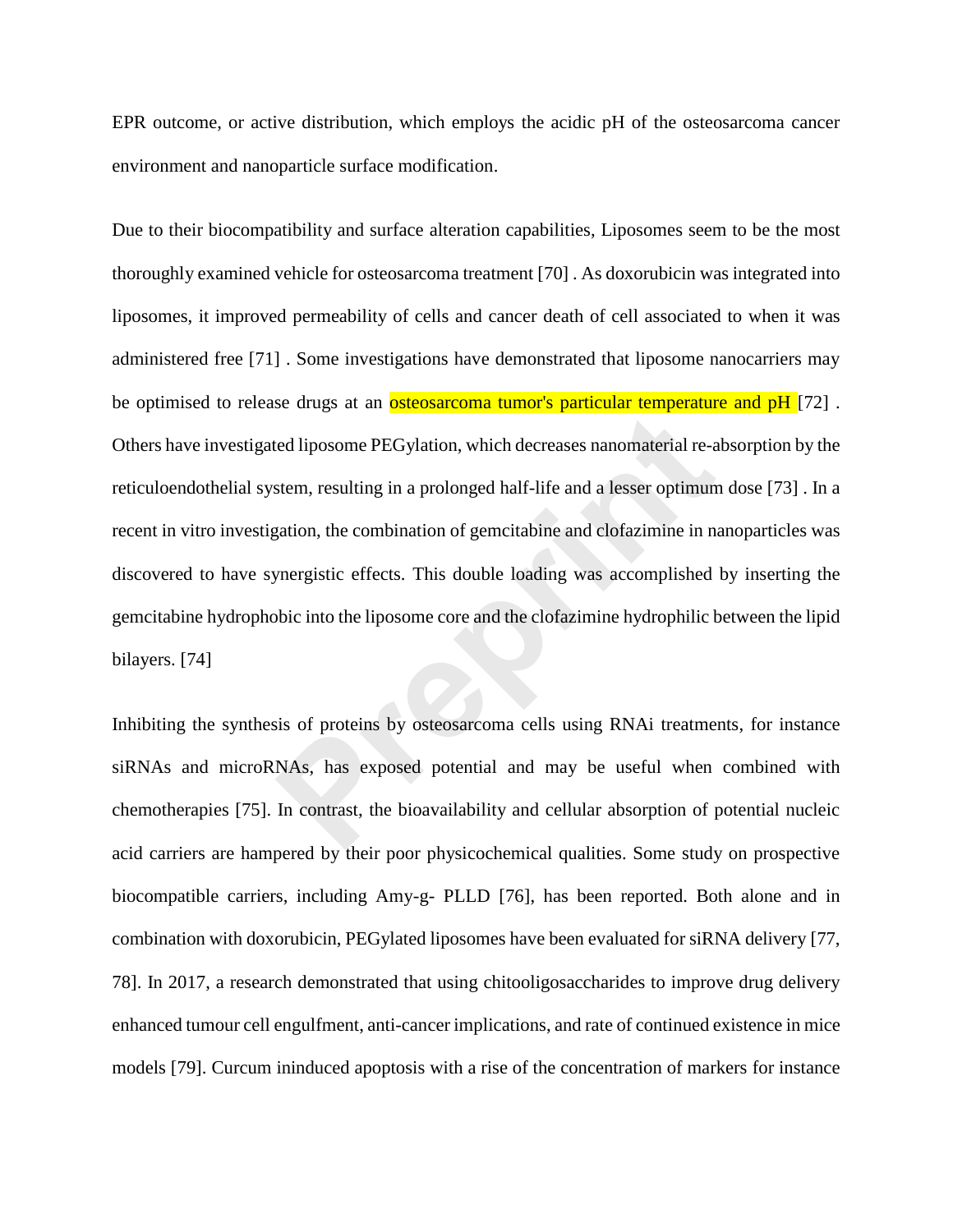sliced caspase and poly(ADP-ribose) polymerase and autophagy in vitro. Outcomes in vivo tailed a like pattern (Figure 3) [80]. Dhule et al. created a human OS tumour and cured it with conventional, HPCD-curcumin liposomes and empty liposomes. They performed hematoxylineosin staining and the DeadEndTM Colorimetric TUNEL test (Terminal deoxynucleotidyl transferase dUTP nick end labelling). Figure 2A illustrates nuclei stained in dark blue hematoxylin and cytoplasm in pink eosin, while nuclei are lost in dead cells in tumours treated with liposomal curcumin (Fig 2C and E), as shown by the black arrow, indicating that curcumin liposomes and curcumin itself cause cell death. Compared to Figure 2B, the arrows in Figure 3D and F suggest a substantial increase in apoptosis (brown regions). The brown spots designate the DNA-fragmented apoptotic area [80]. cell death. Compared to Figure 2B, the arrows in Figure 3D<br>apoptosis (brown regions). The brown spots designate the D<br>preprior of the D<br>material state of D<br>prepared to P and S apoptosis (brown regions). The brown spots des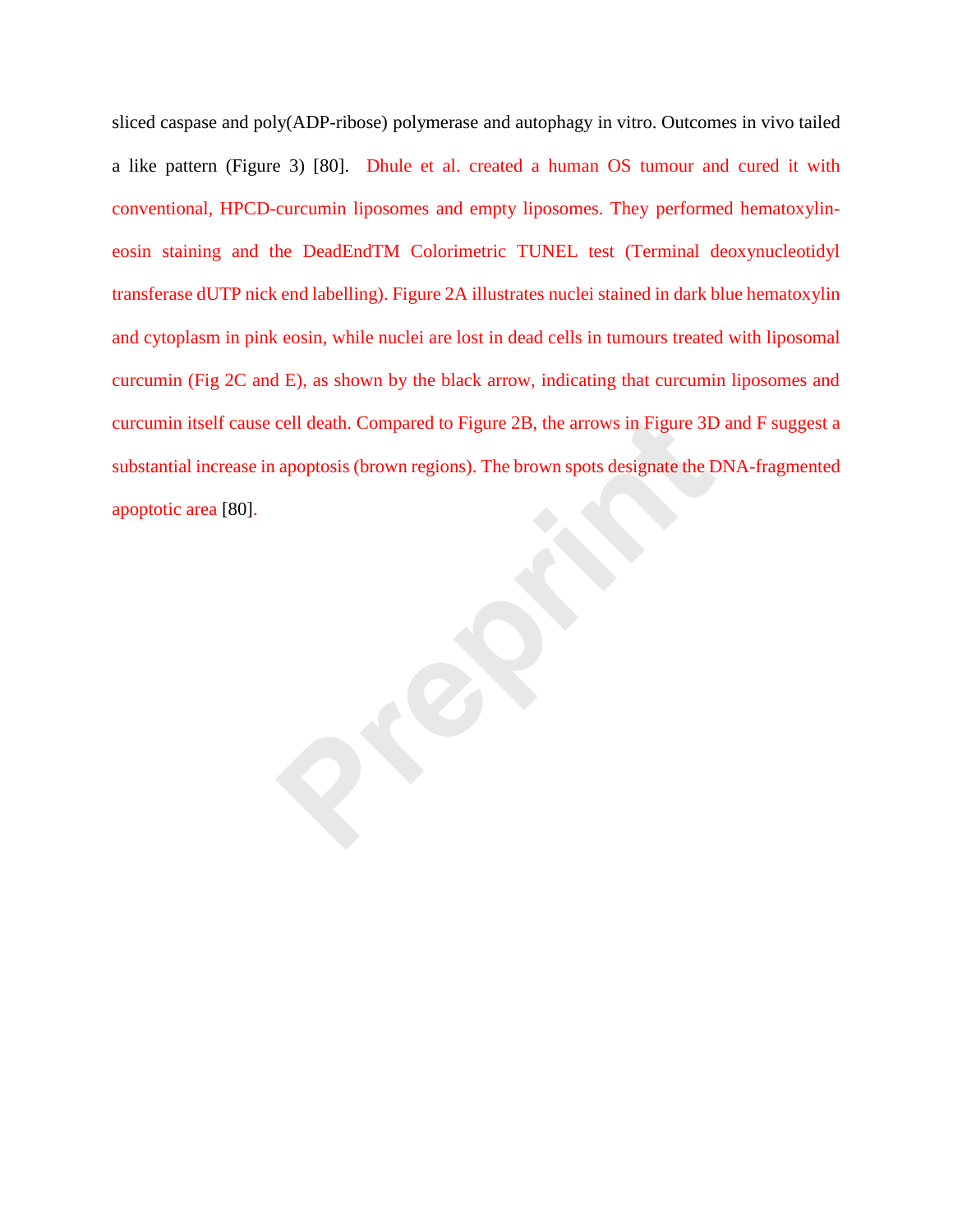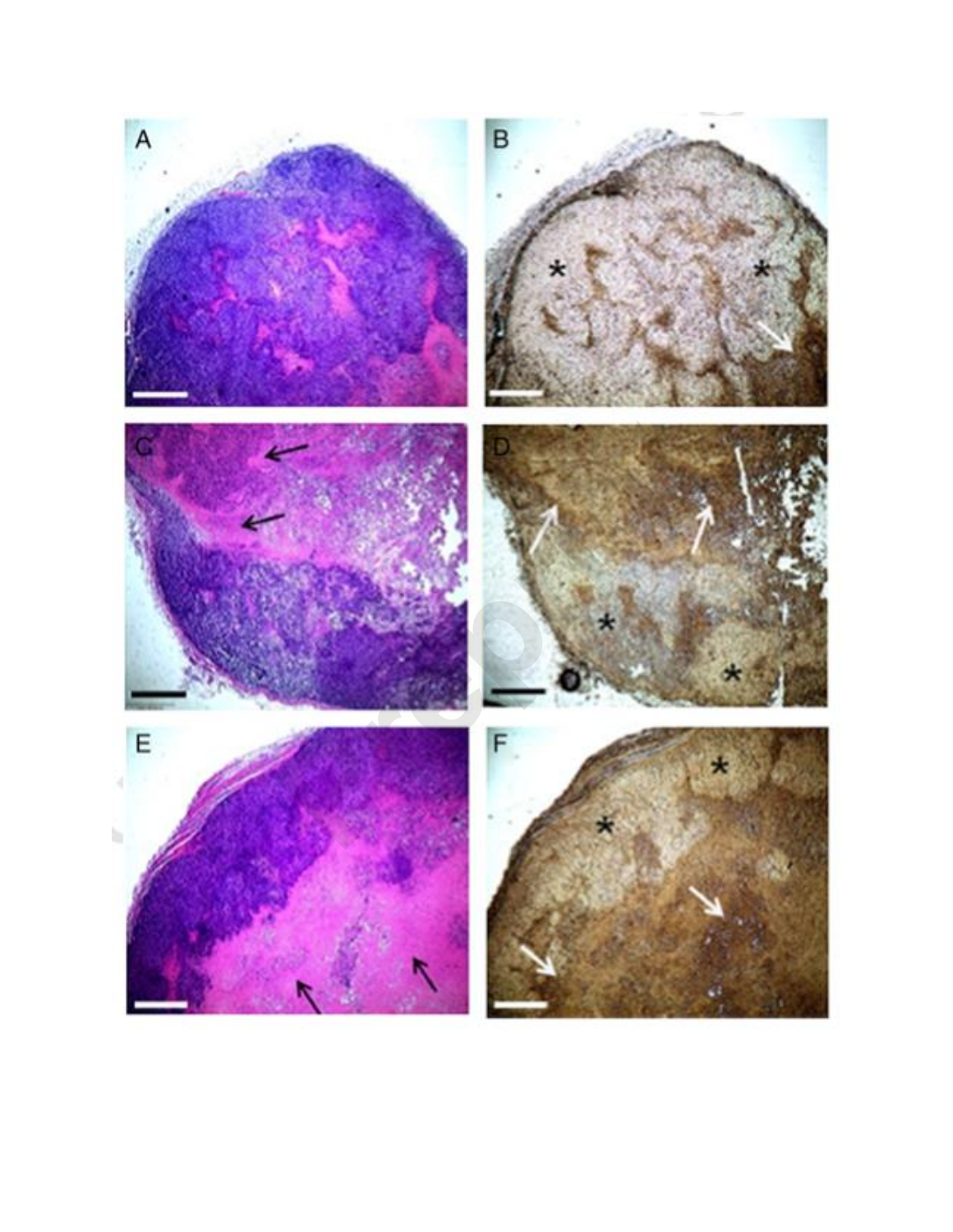Figure 2: Liposomes containing curcumin cause cell death caused by apoptosis in an xenograft osteosarcoma model. Cancer cured with vacant liposomes (A,B), standard curcumin liposomes (C,D), and hydroxypropyl—CD-curcumin liposomes (E,F). Hematoxylin and eosin staining for tumour histology is shown in subfigures A, C, and E, while TUNEL staining for apoptosis detection is shown in subfigures B, D, and F. reproduced with permission from [80].

# **3.3 Cancers of the Central Nervous System**

#### *3.3.1 Brain Cancer*

Brain malignancies are the second most prevalent malignancy in children, accounting for roughly 26% of all cancers in children. Brain malignancies are called for the cell type that gave rise to cancer and the location of the tumour in the brain. Surgery, radiation, and chemotherapy are used to treat them. However, brain tumours might make operation and the delivery of therapeutic medicines difficult depending on their location. re the second most prevalent malignancy in children, accour<br>
children. Brain malignancies are called for the cell type<br>
on of the tumour in the brain. Surgery, radiation, and chemo<br>
ver<mark>, brain tumours might make operation</mark>

# *5.3.2. The Blood Brain Barrier*

The blood brain barrier (BBB) is a compact barrier between the brain and the vascular system that protects the brain from potentially hazardous substances and infections while also regulating the flow of vital nutrients to keep a steady microclimate [81]. Endothelial cells with tight junctions, astrocytes, pericytes, and a persistent basement membrane make up the BBB. It is a semipermeable barrier with a strong expression level of many transporter protein sets that allows only essential small molecules such as oxygen to flow freely. Because the BBB is so effective, fewer medicines are effective, and the prognosis for paediatric patients with brain cancer is poorer[82]. Figure 4 illustrates the various approaches adapted by the nanomedicine for crossing BBB.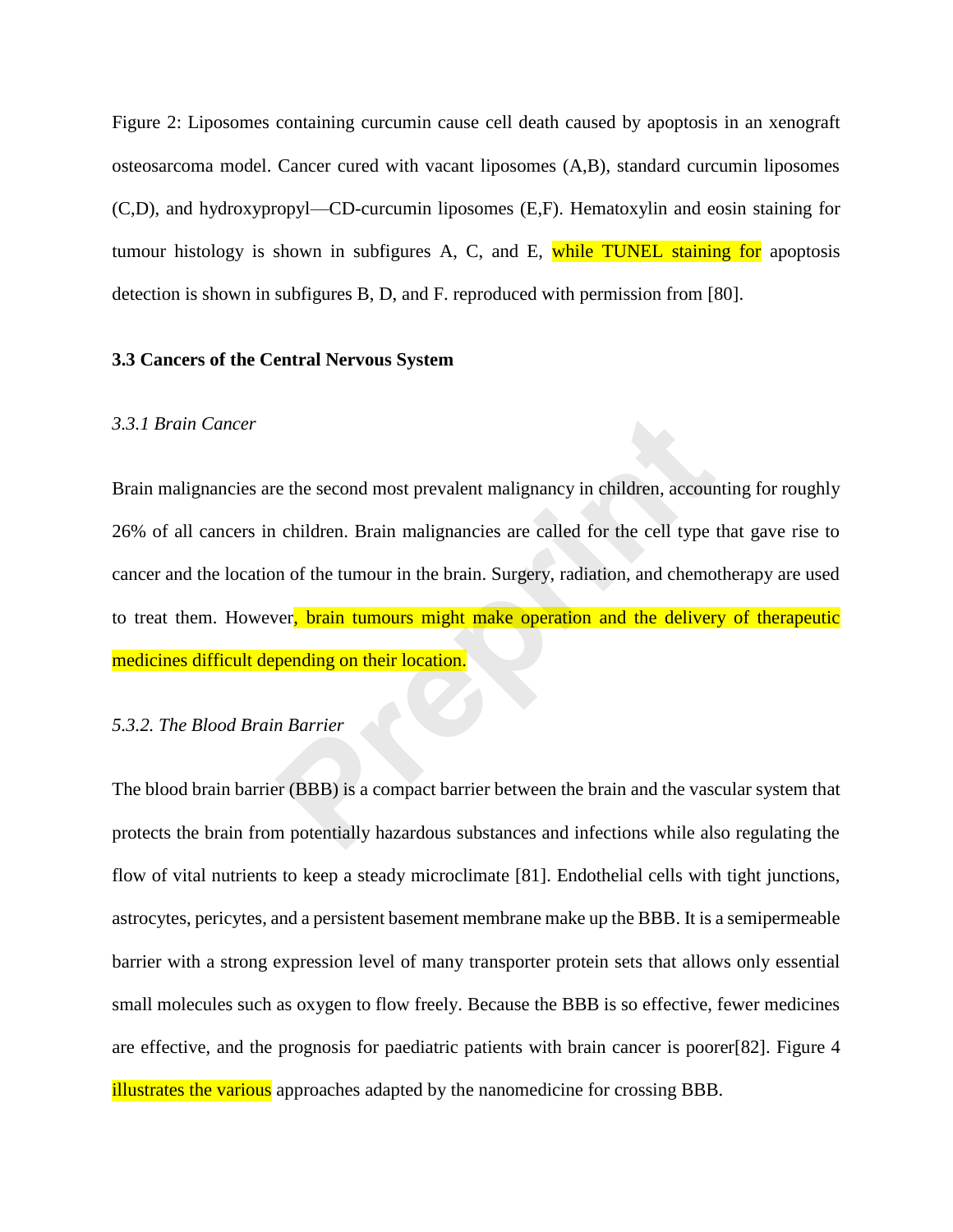Molecular size appears to have a critical role in BBB penetration, according to the research. However, the size of molecules does not always affect BBB permeability[83]. The BBB prevents several tiny compounds with a molecular weight of approximately 100 Da from entering the brain, such as histamine<sup>[84]</sup>. Nevertheless, candidates may be able to pass if they interact with the BBB's primary transporters. It is believed that the activity of ATP-binding cassette (ABC) efflux carriers, for instance the (BCRP) breast cancer resistance protein, prevents many drugs from entering the brain [83].

The use of nanotechnology has aided in the delivery of medicinal drugs across the BBB. Gold, proteins, in the therapy and diagnostics of brain cancer, Lipids are being researched for use as cytostatic agents or medication transporters. The capacity to penetrate the BBB is influenced by two primary factors: nanoparticle size and surface. It tends to inhibit large particles, but a slightly positive surface charge might encourage particle–endothelial cell interaction [82]. Antibodies with a molecular weight of more than 500 kDa, such as intact IgG, commonly employed to cure malignancies, have poor BBB penetration[82]. Smaller antibody chains, for instance single-chain mutable segments or fragment antigen-binding (Fab), can reach the CNS more effectively. nology has aided in the delivery of medicinal drugs across<br>py and diagnostics of brain cancer, Lipids are being researchedication transporters. The capacity to penetrate the BBB<br>nanoparticle size and surface. It tends to i

In addition to diffusion, transcytosis mediated by ligands is being studied to transport drugs passing through the BBB. Despite the fact that the BBB is an extremely selective, Endothelial cell barrier that is semipermeable, the specific protein carriers produced on its membrane that permit critical nutrients to be delivered to the brain are optimal objectives.

The transferrin receptor (TfR) is in charge of iron delivery into the parenchyma of the brain, which is required for brain metabolism, neuronal conductance, as well as general brain task [98]. TfR is a remarkable and one-of-a-kind target because it is only produced on endothelial cells lining brain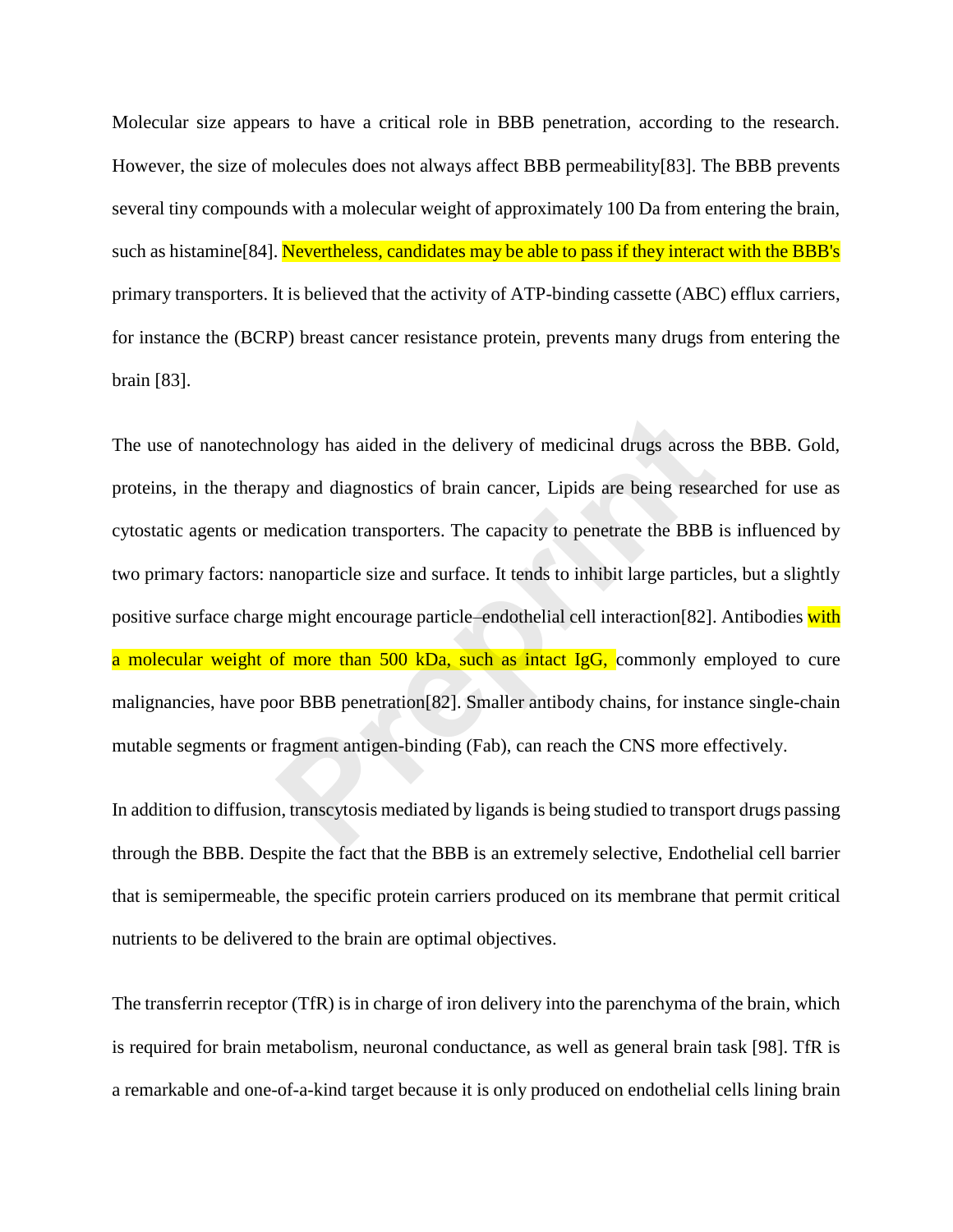capillaries rather than endothelial cells lining the arteries of other organs [85]. Transferrin receptor antibody is an appealing idea for medication delivery across the BBB because to its singular property. When combined to nanoparticles for instance liposomes, penetration and BBB targeting would be greatly increased [86-88].

Similarly, to cross the BBB, cell-penetrating peptides (CPPs) have been used. CPPs enable the cellular absorption of materials ranging from nanoparticles to tiny chemical compounds to big pieces of DNA. Wang et al. investigated the effectiveness of Tf-LPs and CPPs loaded with doxorubicin in the treatment of glioblastoma. In two kinds of glioma cells, this 120 nm nanoparticle with a zeta potential of 6.81 mV demonstrated increased cellular absorption and decreased toxicity when compared to free doxorubicin[89].

Amplification of the EGFR expression, which occurs in roughly half of all malignant gliomas[90, 91], is another potential marker. Human epidermal growth factor receptors are all members of the ErbB family of receptor tyrosine kinases[92]. The use of EGF, EGFR's natural ligand, might be a way to target all types of tumour cells, including those that express wild-type and mutant EGFR. The coupling of EGF to the nanoparticle may allow for targeted glioma therapy[93, 94]. Freatment of glioblastoma. In two kinds of glioma cell<br>teta potential of 6.81 mV demonstrated increased cellular<br>en compared to free doxorubicin[89].<br>EGFR expression, which occurs in roughly half of all malign<br>al marker. H

Due to the brain's distinctive environment, which may be considered an immune-privileged zone distinct in comparison to the rest of the body, immune cells are prevented from accessing the brain [95, 96], immunotherapy is becoming more often utilised for brain tumours than for other tumour forms. As a result, microglia occupy a prominent position inside the brain. They are protumorigenic under certain conditions, such as excessive synthesis of growth factors and lack of Tcell regulation. In addition, the majority of brain tumours contain an extracellular structure that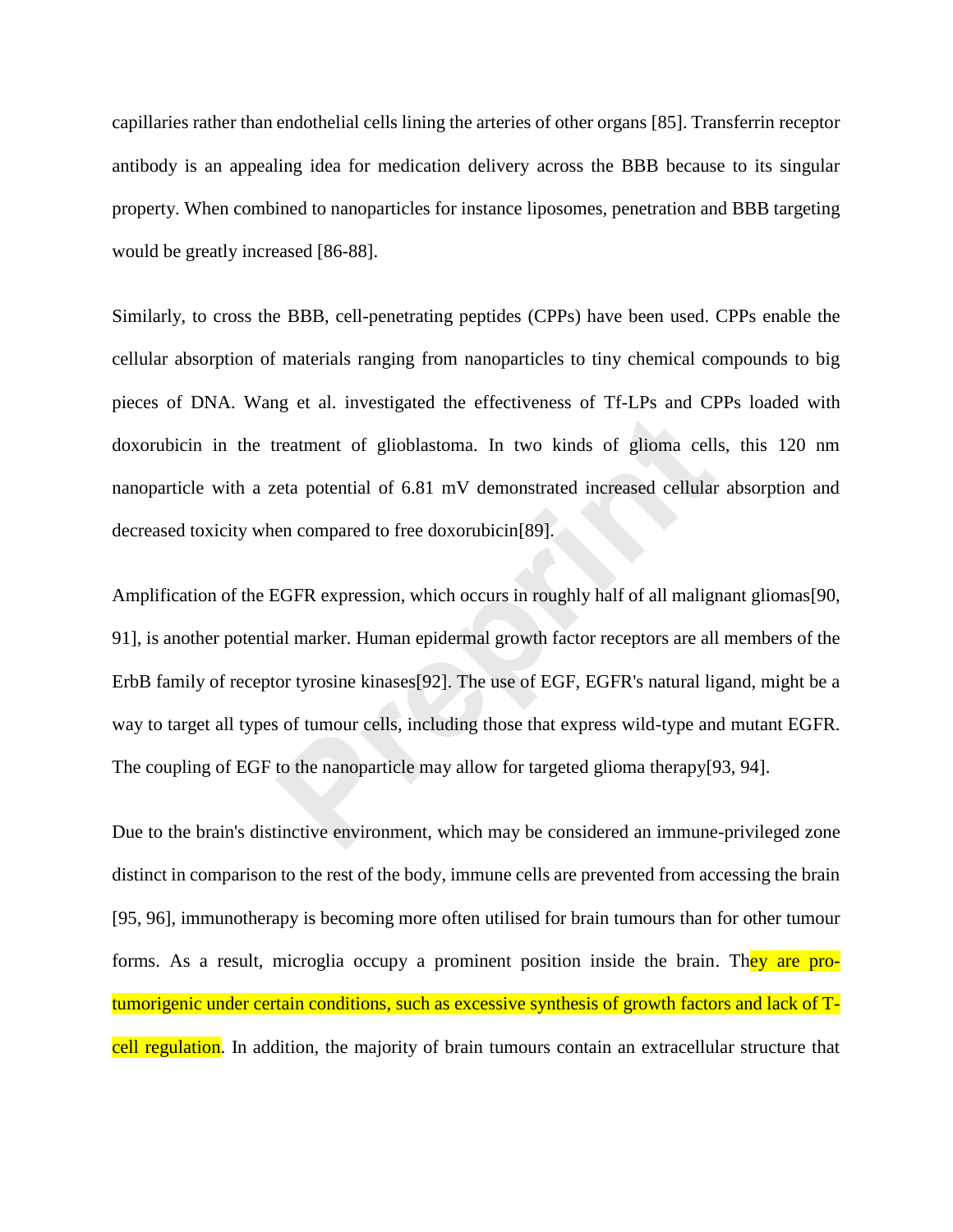inhibits the migration and activation of T cells, hence preventing their movement and proliferation [97].



Figure 3: Nanomedicine crossing BBB in pediatric cancer. (1) Nanomedicine ligands are recognized by receptors (2) (2) NPs extravasate into CNS (3) Internalized NPs release their cytotoxic drug cargo, resulting in the demise of tumour cells. Reproduced with permission from [98]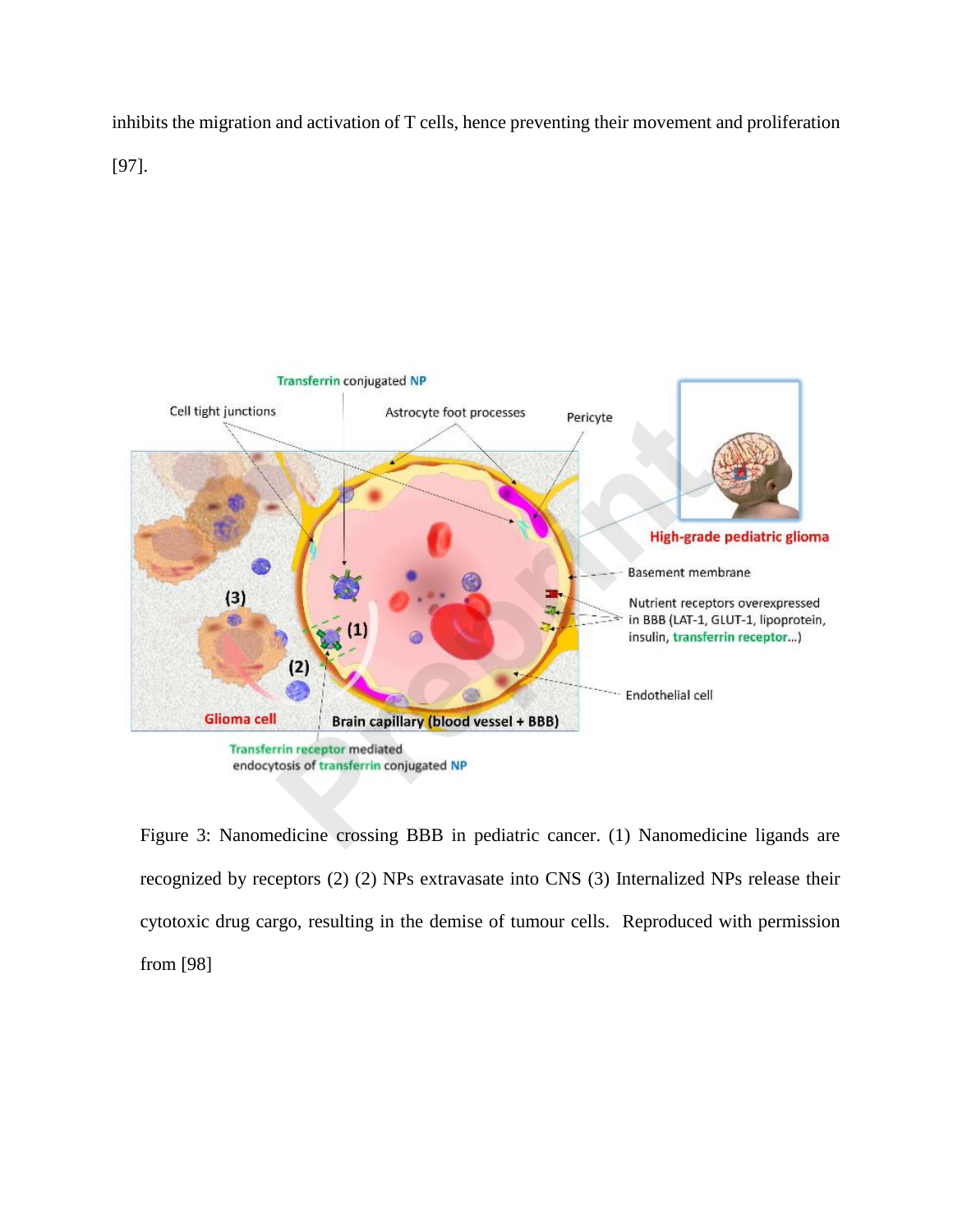# *3.3.3 Glioma*

Glioma is a kind of childhood brain cancer formed by glial cells, which maintain and feed the neurons in the brain [99]. In order to treat glioblastoma, a micelle of folacin-modified poly(ecaprolactone) was created to transport luteolin, a vegetable-derived xanthone with broad-spectrum anticancer effects [100]. Folate acids have been conjugated to the nanoparticle's surface so that it could bind to the folate receptor, a glycoprotein that is overexpressed in numerous tumour tissues. In glioma tissues, luteolin-enriched folate acid -refined micelles induce much more cell inhibition and death than free luteolin and micelles devoid of folacin alteration [100].

Endothelial cells have an increased expression of TfRs of the BBB and gliomas. Fan et al. proposed a trans-BBB supply approach using protein-coated iron oxide with human H-Ferritin and L-Ferritin nanomaterials (HFns) to target BBB endothelial cell TfRs and cause transcytosis [101]. The nanomaterial exhibited sufficient drug-loading capacity and double cancer-targeting capability. TfR-mediated transcytosis carried them beyond the BBB in the endosome, where they were identified and entered glia cells through human H-ferritin receptor-mediated tumour targeting. referention, a glycoprotein that is overexpressed in numerous<br>
colin-enriched folate acid -refined micelles induce much mo<br>
teolin and micelles devoid of folacin alteration [100].<br>
an increased expression of TfRs of the BB

Radiotherapy is an essential element of tumor treatment. Though, radiation-induced side effects and confrontation pose clinical constraints. Uniting irradiation with various therapeutic drugs that obstruct certain DNA reparation pathways might provide greater therapeutic success than monotherapy with a lesser radiation dose that minimises possible side effects. By employing nanomaterial-based transfer of siRNA to inhibit the appearance of Ape1, an enzyme that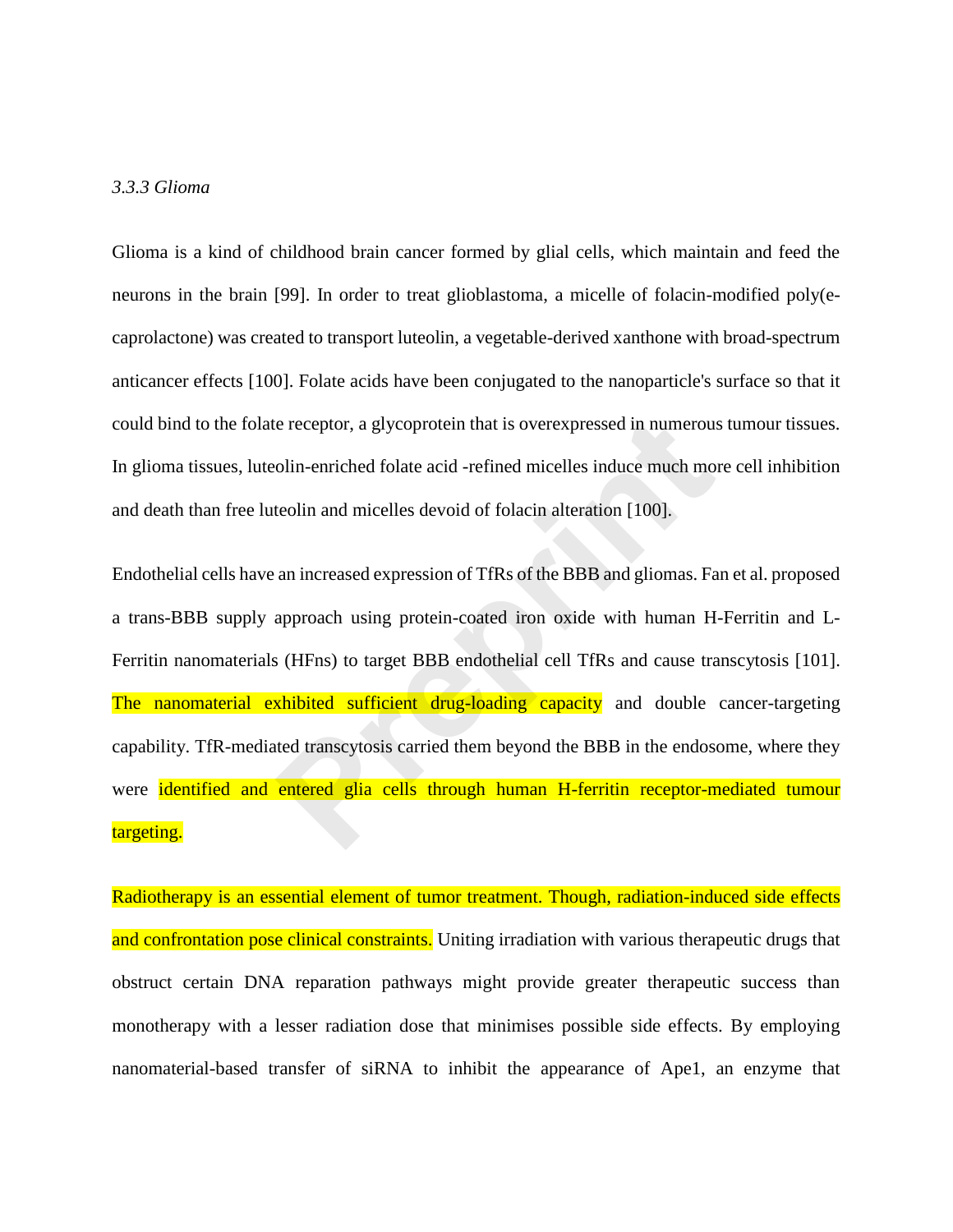participates in the excision of the base restoration pathway, Kievit et al. discovered a policy to sensitise paediatric cancer cells, such as ependymoma and medulloblastoma cells, to radiation [102]. This chitosan, PEG, and polyethyleneimine-coated superparamagnetic iron oxide nanomaterial may bind to siRNA to prevent its deprivation. The medulloblastoma and ependymoma cells treated with siApe1 showed a 75percent decrease in Ape1 expression and an 80% suppression of Ape1 activity, indicating that siApe1 may be an efficient delivery strategy. Figure 4 summarizes the various breakthroughs in nanomedicine for pediatrics cancer treatment.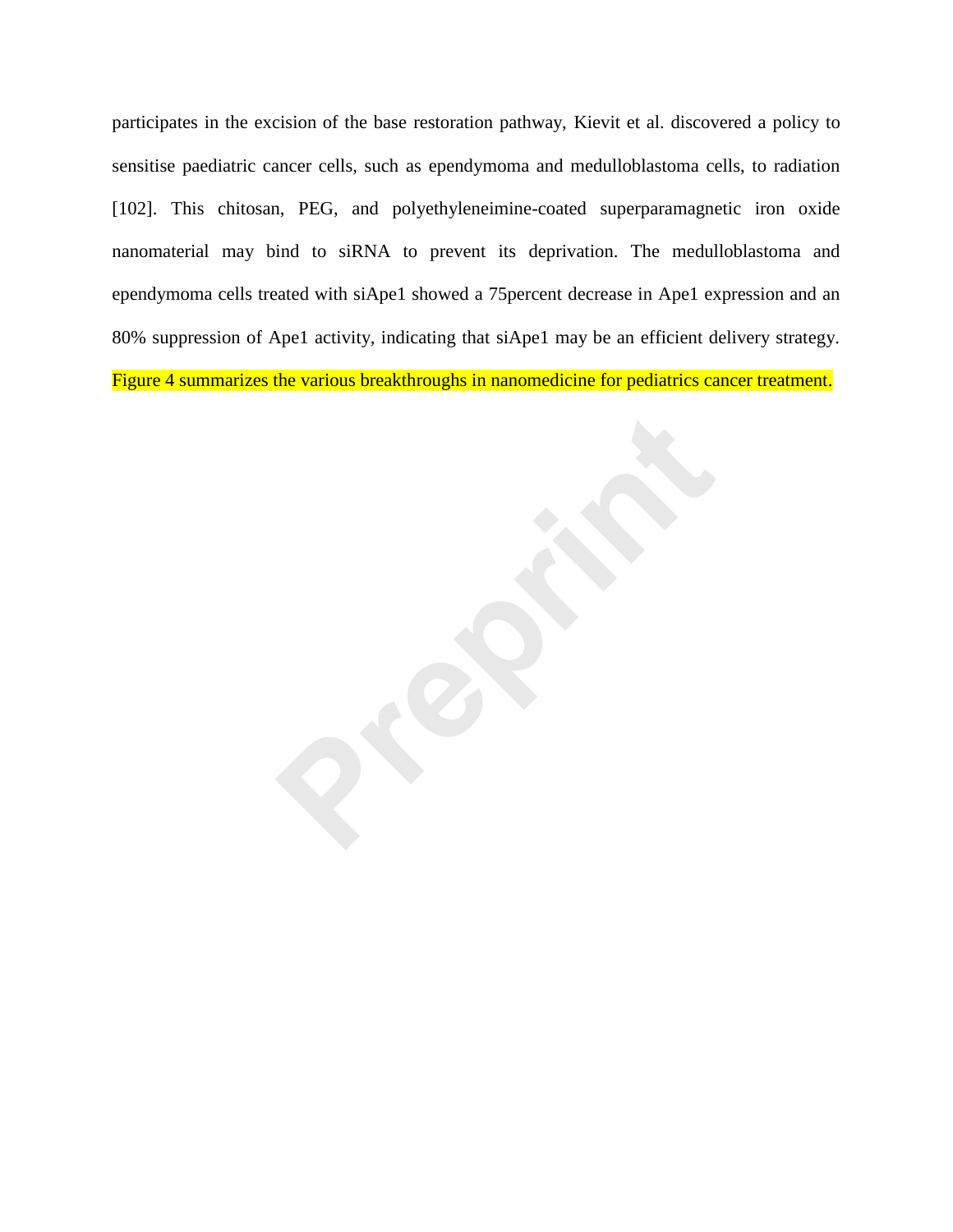

Figure 4: Timeline of nanomedicine development for pediatric cancers.

# **4. Challenges of designing nanomedicine for the pediatric population**

Children are not merely little adults, according to doctors throughout the world[103]. This is not a cliche of demagogy; it is founded on scientific research that shows that children and adults have different medication absorption, biodistribution, metabolism, and excretion patterns[104] . Children also have varied pharmacodynamics as a result of the various interactions of medicines with their biological targets[105]. In this perspective, it is obvious that treating illness in children cannot be reduced to a simple dosage modification based on body weight/surface[106] . The paediatric subpopulation is also divided into subgroups based on biological and metabolic differences, includes premature baby newborns, term newborn babies (0–27 days), preschool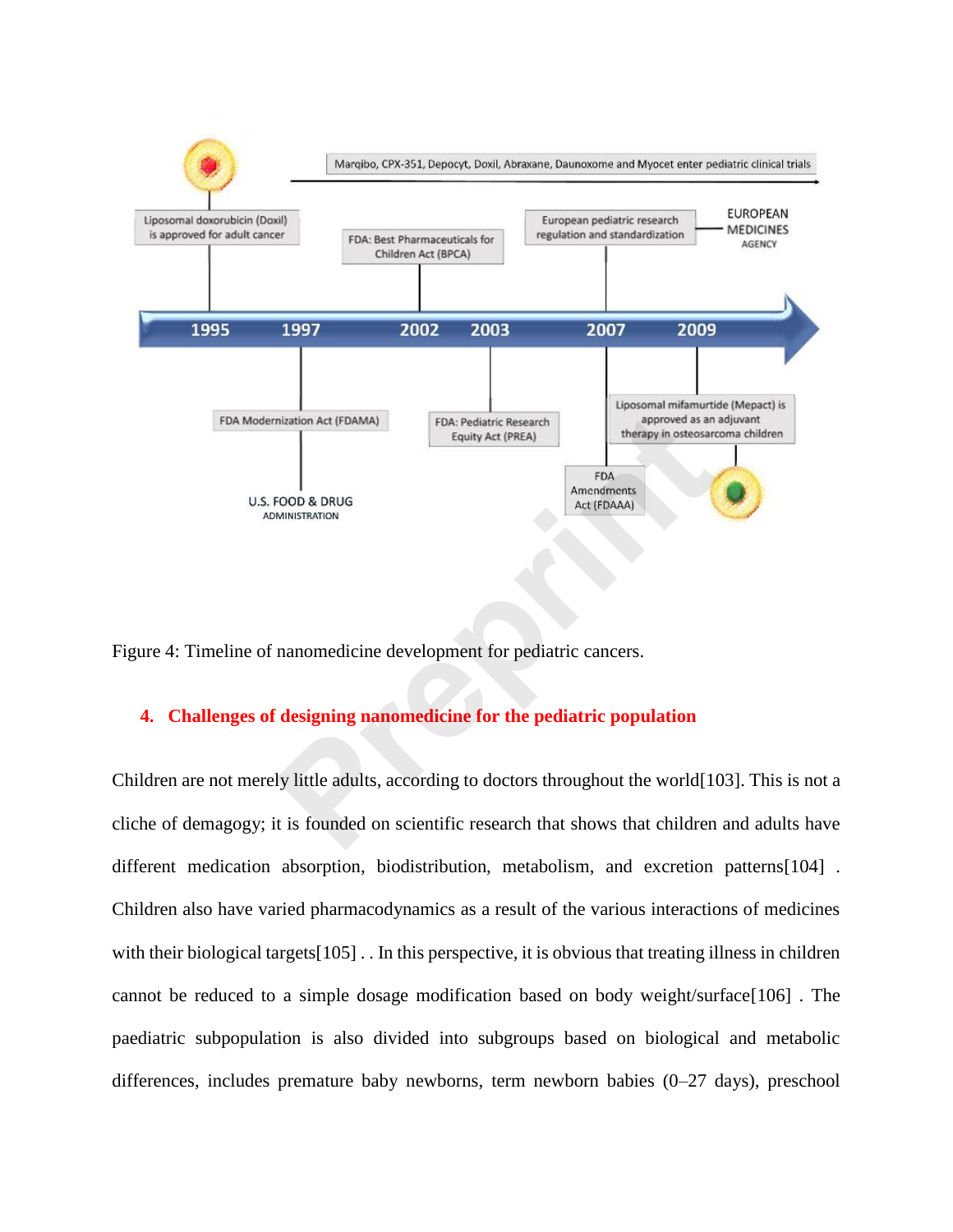children (2–5 years), toddlers and infants (28 days-23 months), school-aged children (6–11 years), and teenagers (12–16/18 years)[107] . Various gastric pH and passage, motility of intestine, and bile salt conjugation and transport are shown in each sub-category[107] . In addition, cognitive development may influence formulation suitability (for instance, in the case of inhalars)[108] and clinical trial possibility[109] . Children's clinical studies, for example, are more difficult because of clinical, scientific, ethical, technological, and logistical issues that have hampered the progression throughout time[110, 111] . Furthermore, toxicological implications of nanoparticle exposure, particularly by inhalation, should be extensively studied, because children have higher particle accumulation in the lungs than adults [112] . For instance, Various liposome compositions have proven biocompatibility, and some nano-DDS have been evaluated in adults [113]. However, there is comparatively little information on the safety in youngsters. Other methods, for example, carbon nanotubes, are more contentious, and their therapeutic use appears implausible [114] . All of these issues diminish the fragmented paediatrics market's flexibility and proximity, placing children at the top of the vulnerability scale [115] . by inhalation, should be extensively studied, because chile<br>in the lungs than adults [112]. For instance, Various liposon<br>atibility, and some nano-DDS have been evaluated in adults |<br>/<br>little information on the safety in y

#### **5. Future perspective**

6. The global nanomedicine sector was valued \$72.8 billion in 2011, as per BCC investigation, with anti-tumor medications leading the way. The market is projected to grow at an annual pace of 12.5% until 2016, when it will be valued \$130.9 billion. In this globalized world, nanomedicine looks to be a auspicious tool for enhancing the treatment of paediatric disease [116]. In 2008, the Mattel Children's Hospital of the University of California, Los Angeles established the groundbreaking NanoPediatrics Programme, and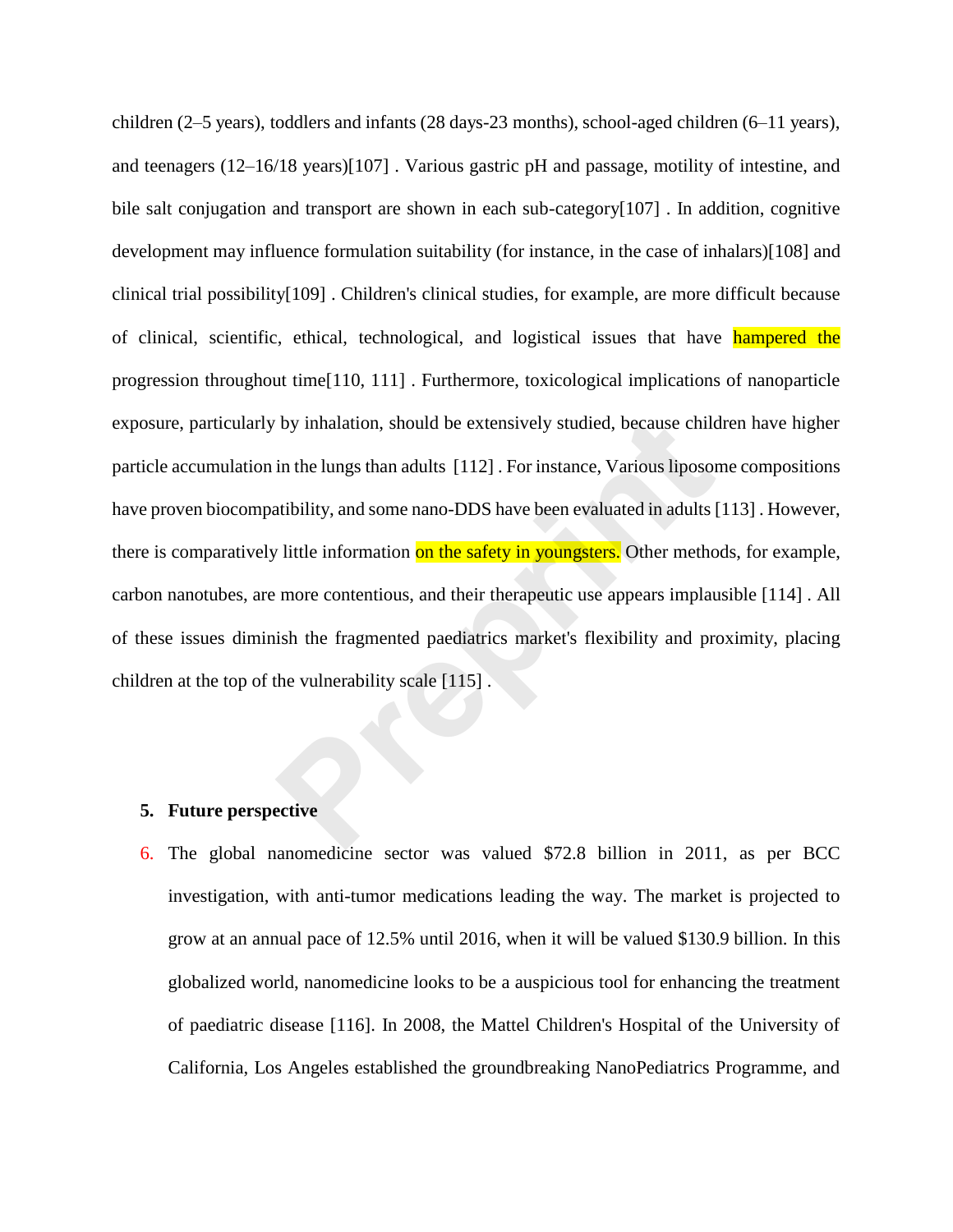in 2011, Children's Healthcare of Atlanta and Emory University School of Medicine established the Center for Pediatric Nanomaterials, are examples of this potential and foresight. Other **specialized** institutes, such as the University of Novel South Wales' Australian Centre for Nanomedicine (Sydney, Australia), have dedicated one of their revolutionary initiatives to **discovering new** treatments for neuroblastoma, the utmost prevalent tumor in children under the age of five. Everything designates the significance of this avenue of investigation. At the same time, we should be persuasive and underline that translation from the laboratory to the bedside is a long and complicated process. Associated to the amount of research funds assigned to this area, there are fewer nanopharmaceutical materials available on the market. The PIP is a government initiative in the United States that funds research on paediatric therapies [117, 118] and also in Europe<sup>[119]</sup>, which may increase advances in **pediatric** nanomedicines. Formation of the Pediatric Committee-Formulation Working Group of the European Medicines Agency is an exciting way to stimulate the creation of novel paediatric formulations and, in this example, the use of nanotechnologies to enhance efficiency. In recent years, it has been gratifying to see the emergence and consolidation of programmes that address fundamental barriers to paediatric therapy, for instance the Pediatric Formulation Program of the Eunice Kennedy Shriver National Institute of Child Health and Human Development [120], and the European Pediatric Formulation Initiative (EuPFI). GRIP (Global Research in Pediatrics – Network of Excellence), as well as the Global Research in Pediatrics – Network of Excellence (GRIP)[121] . These organisations examine and improve the taste and palatability of medications, which is a key problem in paediatric treatment [121]. Unrequited is if these creativities will be willing to support (or not) the development of In from the laboratory to the bedside is a long and comprenent the amount of research funds assigned to this area, eutical materials available on the market. The PIP is a gover States that funds research on paediatric ther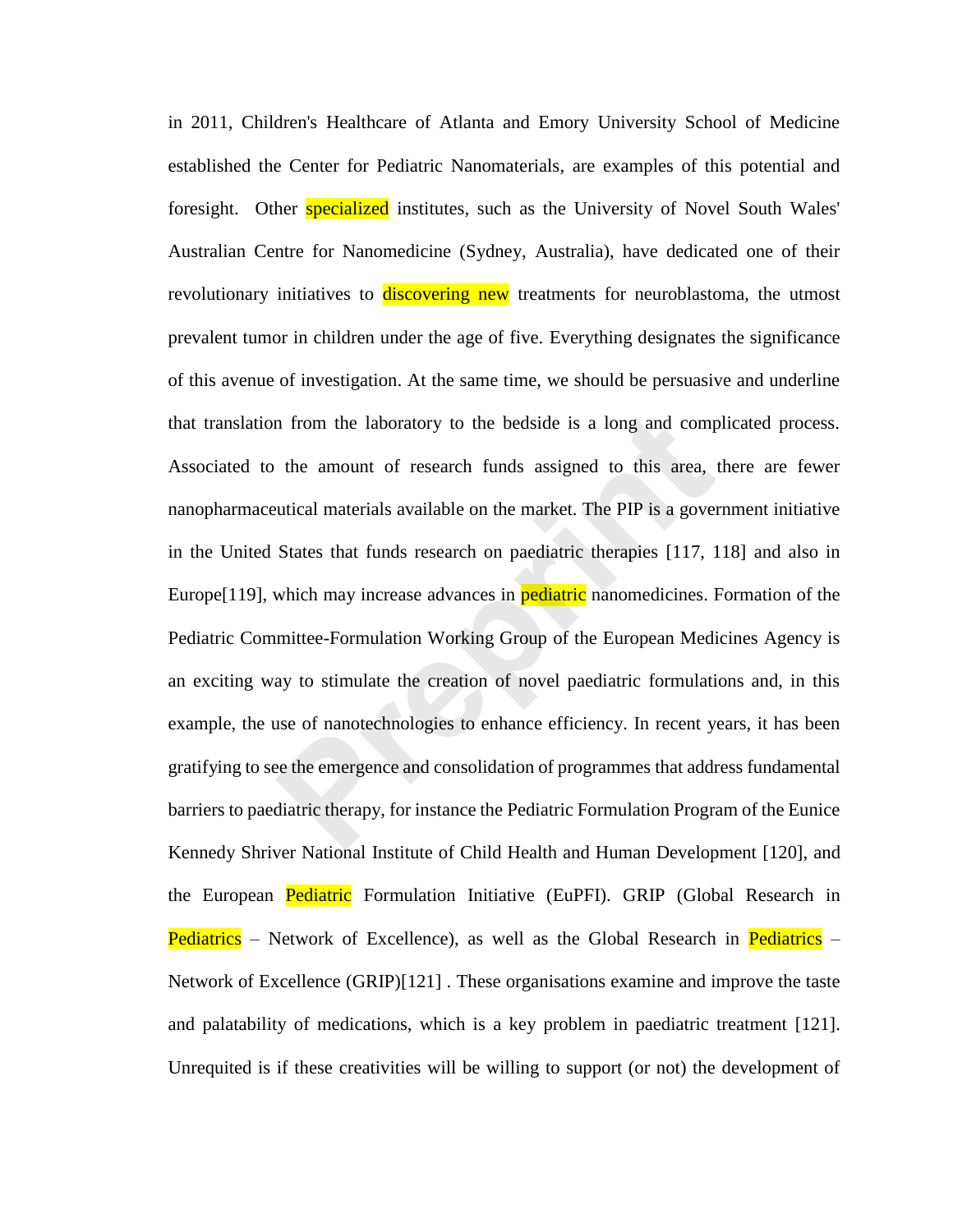multi-disciplinary groups to solve the myriad challenges associated with the use of nanomedicine to children. Due to commercial constraints, we believe that the future of paediatric nanomedicine is inexorably linked to advances in the use of these advanced medications in adults. This is reinforced by nanomedicine's due to the lack of a reliable regulatory regime [122], which, from an ethical position, encourages the usage of the " Principle of precaution," limiting the use of nanotechnology on youngsters to the long term and only after lengthy and painstaking studies [123]. In contrast, many illnesses have a very high morbidity rate among youngsters, necessitating particular care and dedication that transcends commercial considerations in order to offer better treatment for everybody. The creation of research groups in academia and business that focus on the targeted and interdisciplinary treatment of each illness appears to be the most successful method for them. Instead, the present gap between adults and children would become much wider, placing paediatric patients even farther behind. bidity rate among youngsters, necessitating particular cares<br>
s commercial considerations in order to offer better treatmer<br>
of research groups in academia and business that focus on<br>
ry treatment of each illness appears t

The role of nanomedicine in the neonatal period is of extreme interest and various research groups are actively investigating the potential role of nanomedicine in the neonatal period. However, a previous study suggests that early age exposure to the nanomedicine may induce inflamations and other pathological conditions [124]. Another study investigating the use of nanoparticles in the lungs of babies discovered that alveoli develop through secondary septation, alveolar flow becomes turbulent, and chaotic mixing sets in, considerably boosting particle deposition [125]. Despite the keen interest, there are no encouraging results. The researchers are actively investing the optimized kind of nanoparticle and understanding the interaction of nanomedicine with the different organs and physiological changes in the infant.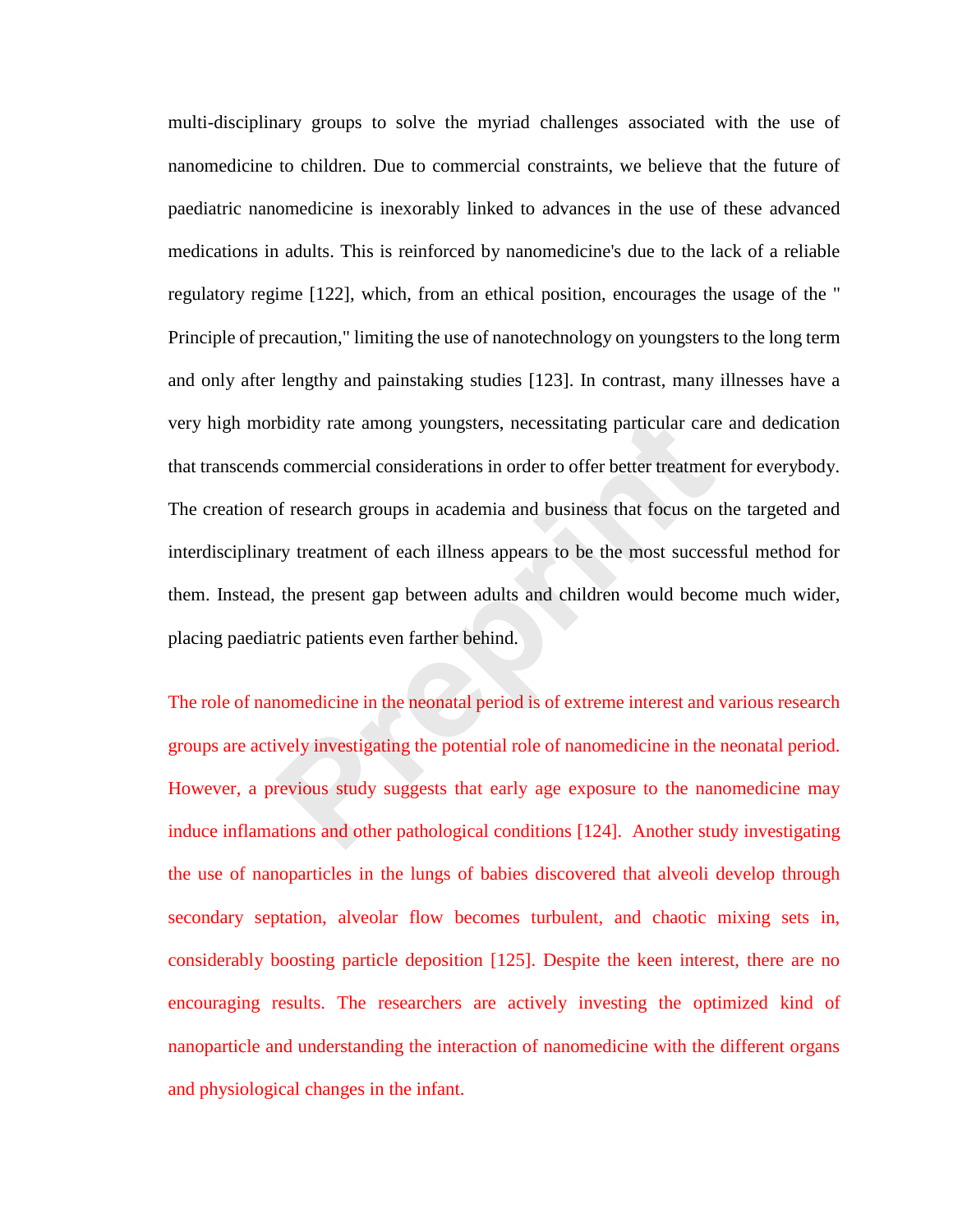# **Concluding remarks**

Nanotechnology has emerged as a critical technique for overcoming fundamental (bio)pharmaceutical issues like low aqueous solubility, reduced physicochemical stability, and limited bioavailability. Nanomedicine brings sustainable results for treating infant illness ranging from infection to various cancers and HIV. However, there are still many obstacles in translating those therapies and conducting clinical trials. Moreover, designing appropriate nanoparticles and minimize their toxicity is still a challenge that need to be solved. Although the success rate and growth of nanomedicine in the pediatric population is slower than the adult; however, it hold a great potential and will revolutionize the field. ine in the pediatric population is slower than the adult; ho<br>
Il revolutionize the field.<br> **Prepriet is than the adult of the Medical Research Program of Zhejiang Province**<br> **Province**<br> **Province**<br> **Province**<br> **Province**<br>

## **Declarations**

## **Funding**

This work was supported by the Medical Research Program of Zhejiang Province, China (grant No. 2018KY214).

# **Conflicts of interest**

None

# **Availability of data and material**

All the data can be requested from the corresponding author upon reasonable request.

## **Code availability**

Not applicable

**Ethics approval**

# **Consent to participate**

Not applicable

#### **Consent for publication**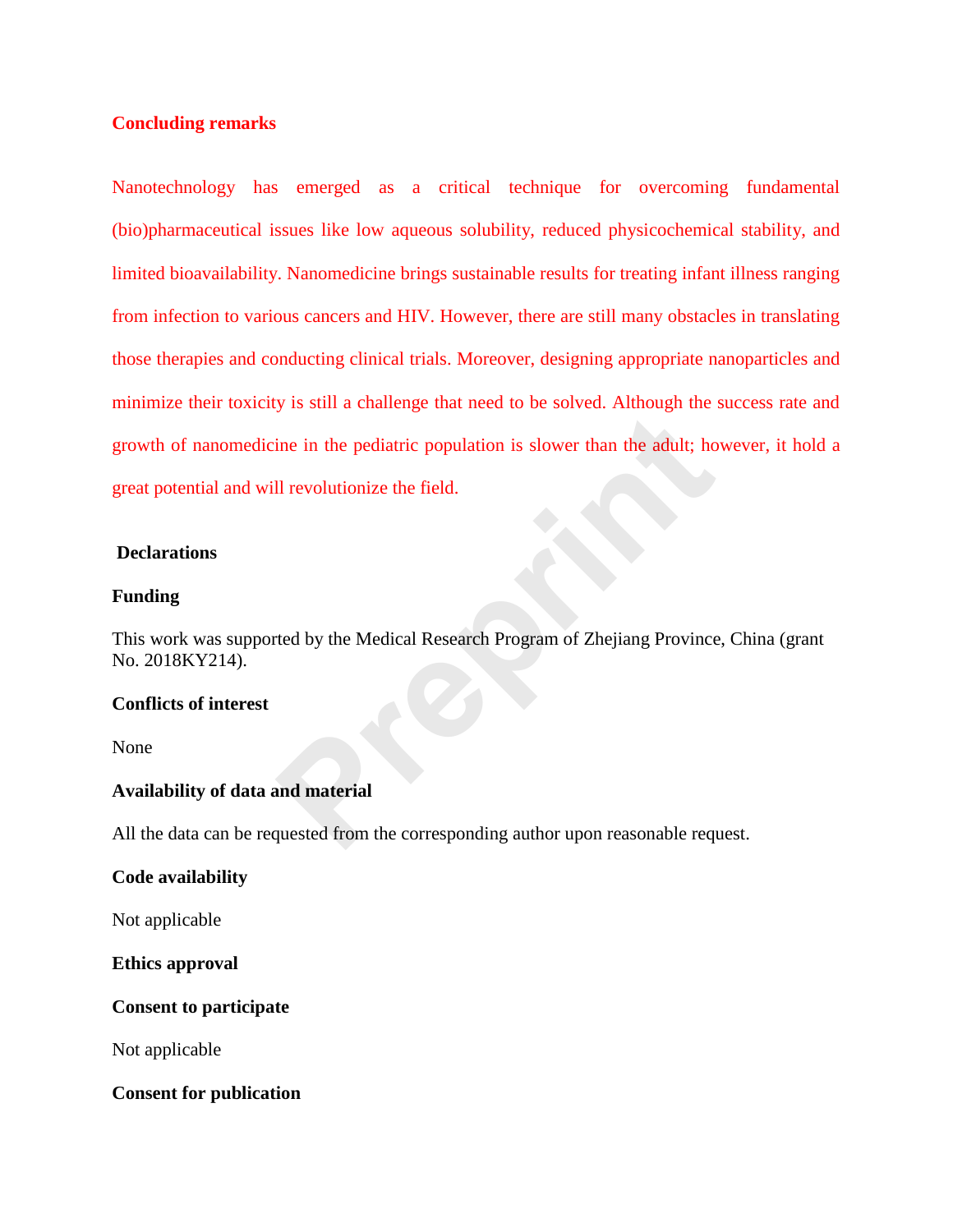None

# **Author contribution statement**

All authors contributed to the work fulfilling the criteria adopted from ICMJE. Acquisition of data: LC, ZS and XJ. Analysis and interpretation of data: LC, ZS and XJ. Drafting of the manuscript: LC, ZS and XJ. Critical revision: LC, ZS and XJ. Study conception and design: LC and XJ: Financial support: XJ. All authors read and approved the submitted version of the manuscript. Each author has agreed both be personally accountable for the author's own contributions and to ensure that questions related to the accuracy or integrity of any part of the work, even those in which the author was not personally involved, are appropriately investigated and resolved and that the resolution is documented in the literature. ed both be personally accountable for the author's own co<br>
ons related to the accuracy or integrity of any part of the w<br>
vas not personally involved, are appropriately investigated a<br>
documented in the literature.<br>
youmi,

# **References**

[1] V. Weissig, T. Elbayoumi, B. Flühmann, A. Barton, The Growing Field of Nanomedicine and Its Relevance to Pharmacy Curricula, Am J Pharm Educ 85(8) (2021) 8331-8331.

[2] R. Malviya, S. Fuloria, S. Verma, V. Subramaniyan, K.V. Sathasivam, V. Kumarasamy, D. Hari Kumar, S. Vellasamy, D.U. Meenakshi, S. Yadav, A. Sharma, N.K. Fuloria, Commercial utilities and future perspective of nanomedicines, PeerJ 9 (2021) e12392-e12392.

[3] J. Fang, H. Nakamura, H. Maeda, The EPR effect: unique features of tumor blood vessels for drug delivery, factors involved, and limitations and augmentation of the effect, Advanced drug delivery reviews 63(3) (2011) 136-151.

[4] E. Ruoslahti, S.N. Bhatia, M.J. Sailor, Targeting of drugs and nanoparticles to tumors, Journal of cell biology 188(6) (2010) 759-768.

[5] N. Chowdhury, Regulation of nanomedicines in the EU: distilling lessons from the pediatric and the advanced therapy medicinal products approaches, Nanomedicine 5(1) (2010) 135-142. [6] M.L. Etheridge, S.A. Campbell, A.G. Erdman, C.L. Haynes, S.M. Wolf, J. McCullough, The big picture on nanomedicine: the state of investigational and approved nanomedicine products, Nanomedicine: nanotechnology, biology and medicine 9(1) (2013) 1-14.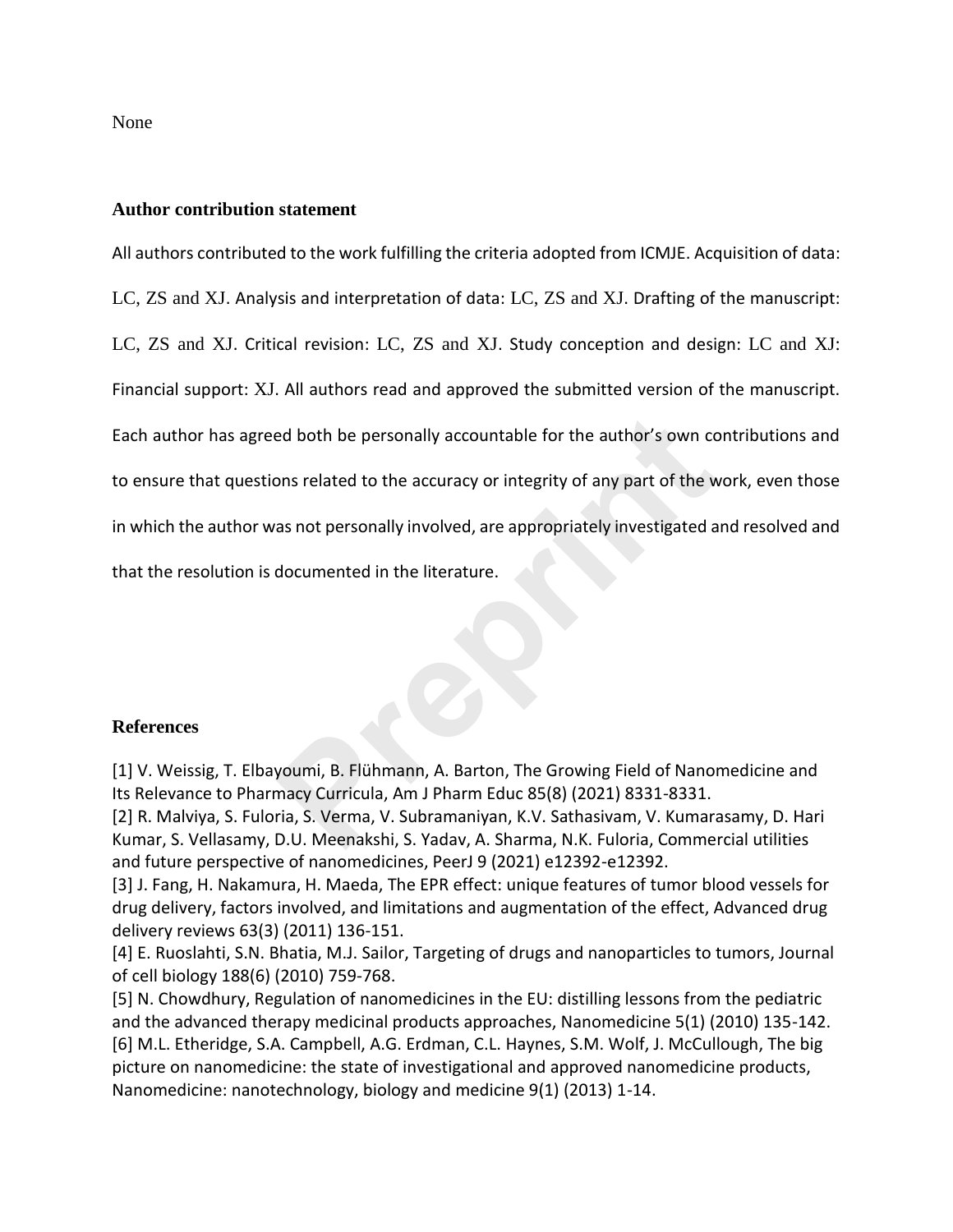[7] G.L. Kearns, S.M. Abdel-Rahman, S.W. Alander, D.L. Blowey, J.S. Leeder, R.E. Kauffman, Developmental pharmacology—drug disposition, action, and therapy in infants and children, New England Journal of Medicine 349(12) (2003) 1157-1167.

[8] S. Wimmer, A. Neubert, W. Rascher, The safety of drug therapy in children, Deutsches Ärzteblatt International 112(46) (2015) 781.

[9] C.-H. Pui, A.J. Gajjar, J.R. Kane, I.A. Qaddoumi, A.S. Pappo, Challenging issues in pediatric oncology, Nature reviews Clinical oncology 8(9) (2011) 540-549.

[10] P.J. Lupo, L.G. Spector, Cancer progress and priorities: Childhood cancer, Cancer Epidemiology and Prevention Biomarkers 29(6) (2020) 1081-1094.

[11] M. Colletti, V. Di Paolo, A. Galardi, G. Maria Milano, A. Mastronuzzi, F. Locatelli, A. Di Giannatale, Nano-Delivery in Pediatric Tumors: Looking Back, Moving Forward, Anti-Cancer Agents in Medicinal Chemistry (Formerly Current Medicinal Chemistry-Anti-Cancer Agents) 17(10) (2017) 1328-1343.

[12] K. Pritchard-Jones, R. Pieters, G.H. Reaman, L. Hjorth, P. Downie, G. Calaminus, M.C. Naafs-Wilstra, E. Steliarova-Foucher, Sustaining innovation and improvement in the treatment of childhood cancer: lessons from high-income countries, The lancet oncology 14(3) (2013) e95 e103. is, R. Pieters, G.H. Reaman, L. Hjorth, P. Downie, G. Calamir<br>Foucher, Sustaining innovation and improvement in the treams from high-income countries, The lancet oncology 14(3<br>Nations Programme on, Global Report: UNAIDS Re

[13] H.A. Joint United Nations Programme on, Global Report: UNAIDS Report on the Global AIDS Epidemic 2012 Available: http://www. unaids.

org/en/media/unaids/contentassets/documents/epidemiology/2012/gr2012/20121120\_UNAID S Global Report 2012 with annexes en. pdf, Accessed, 2013.

[14] UNICEF,

Although strides have been made in the HIV response, children are still affected by the epidemic, 2020.

[15] D.E. Yin, C. Ludema, S.R. Cole, C.E. Golin, W.C. Miller, M.G. Warshaw, R.E. McKinney, Jr., Time to treatment disruption in children with HIV-1 randomized to initial antiretroviral therapy with protease inhibitors versus non-nucleoside reverse transcriptase inhibitors, PLoS One 15(11) (2020) e0242405.

[16] I. Stoltenberg, G. Winzenburg, J. Breitkreutz, Solid oral dosage forms for children– formulations, excipients and acceptance issues, J Appl Ther Res 7(4) (2010) 141-6.

[17] E. Kayitare, C. Vervaet, J.D. Ntawukulilyayo, B. Seminega, V. Bortel, J.P. Remon, Development of fixed dose combination tablets containing zidovudine and lamivudine for paediatric applications, International journal of pharmaceutics 370(1-2) (2009) 41-46.

[18] R.-K. Chang, X. Guo, B.A. Burnside, R.A. Couch, Fast-dissolving tablets, Pharmaceutical technology 24(6) (2000) 52-52.

[19] M.N. Siddiqui, G. Garg, P.K. Sharma, Fast dissolving tablets: preparation, characterization and evaluation: an overview, International Journal of Pharmaceutical Sciences Review and Research 4(2) (2010) 87-96.

[20] B. Waning, E. Diedrichsen, E. Jambert, T. Bärnighausen, Y. Li, M. Pouw, S. Moon, The global pediatric antiretroviral market: analyses of product availability and utilization reveal challenges for development of pediatric formulations and HIV/AIDS treatment in children, BMC pediatrics 10(1) (2010) 1-14.

[21] A. Sosnik, M. Amiji, Nanotechnology solutions for infectious diseases in developing nations, Advanced drug delivery reviews 62(4-5) (2010).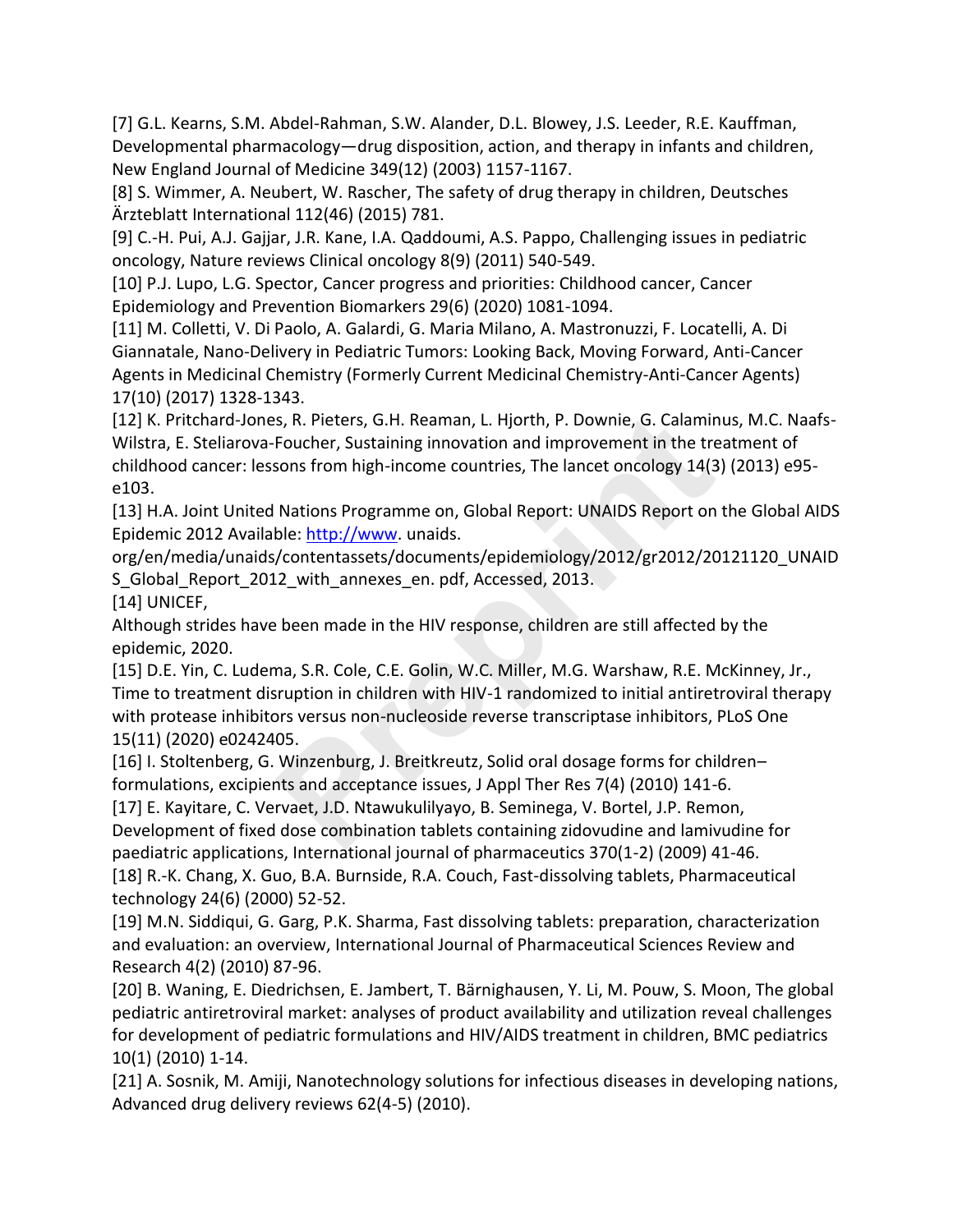[22] B.E. Rabinow, Nanosuspensions in drug delivery, Nature reviews Drug discovery 3(9) (2004) 785-796.

[23] H.-K. Chan, P.C.L. Kwok, Production methods for nanodrug particles using the bottom-up approach, Advanced drug delivery reviews 63(6) (2011) 406-416.

[24] U. Gupta, N.K. Jain, Non-polymeric nano-carriers in HIV/AIDS drug delivery and targeting, Advanced drug delivery reviews 62(4-5) (2010) 478-490.

[25] A. Sosnik, Á.M. Carcaboso, D.A. Chiappetta, Polymeric nanocarriers: new endeavors for the optimization of the technological aspects of drugs, Recent Patents on Biomedical Engineering (Discontinued) 1(1) (2008) 43-59.

[26] E.V. Batrakova, A.V. Kabanov, Pluronic block copolymers: evolution of drug delivery concept from inert nanocarriers to biological response modifiers, Journal of controlled release 130(2) (2008) 98-106.

[27] L. Bromberg, Polymeric micelles in oral chemotherapy, Journal of controlled release 128(2) (2008) 99-112.

[28] R. Jain, S. Nabar, P. Dandekar, P. Hassan, V. Aswal, Y. Talmon, T. Shet, L. Borde, K. Ray, V. Patravale, Formulation and evaluation of novel micellar nanocarrier for nasal delivery of sumatriptan, Nanomedicine 5(4) (2010) 575-587.

[29] D.A. Chiappetta, C. Hocht, J.A.W. Opezzo, A. Sosnik, Intranasal administration of antiretroviral-loaded micelles for anatomical targeting to the brain in HIV, Nanomedicine 8(2) (2013) 223-237.

[30] I. Pepic, J. Lovric, J. Filipovic-Grcic, Polymeric micelles in ocular drug delivery: rationale, strategies and challenges, Chemical and Biochemical Engineering Quarterly 26(4) (2012) 365- 377.

[31] C. Alvarez-Lorenzo, A. Sosnik, A. Concheiro, PEO-PPO block copolymers for passive micellar targeting and overcoming multidrug resistance in cancer therapy, Current drug targets 12(8) (2011) 1112-1130. P. Dandekar, P. Hassan, V. Aswal, Y. Talmon, T. Shet, L. Bor<br>
n and evaluation of novel micellar nanocarrier for nasal de<br>
edicine 5(4) (2010) 575-587.<br>
C. Hocht, J.A.W. Opezzo, A. Sosnik, Intranasal administratic<br>
micelle

[32] A. Sosnik, D.A. Chiappetta, C. Hocht, Composiciones farmacéuticas en forma de soluciones acuosas destinadas a la administración oral de agentes antirretrovirales, Patent Application, AR 72715 (2009).

[33] D.A. Chiappetta, C. Hocht, C. Taira, A. Sosnik, Efavirenz-loaded polymeric micelles for pediatric anti-HIV pharmacotherapy with significantly higher oral bioavailability, Nanomedicine 5(1) (2010) 11-23.

[34] D.A. Chiappetta, C. Hocht, C. Taira, A. Sosnik, Oral pharmacokinetics of the anti-HIV efavirenz encapsulated within polymeric micelles, Biomaterials 32(9) (2011) 2379-2387.

[35] D.A. Chiappetta, C. Hocht, A. Sosnik, A highly concentrated and taste-improved aqueous formulation of efavirenz for a more appropriate pediatric management of the anti-HIV therapy, Current HIV research 8(3) (2010) 223-231.

[36] D.A. Chiappetta, C. Alvarez-Lorenzo, A. Rey-Rico, P. Taboada, A. Concheiro, A. Sosnik, Nalkylation of poloxamines modulates micellar assembly and encapsulation and release of the antiretroviral efavirenz, European journal of pharmaceutics and biopharmaceutics 76(1) (2010) 24-37.

[37] T.R. Frieden, S.S. Munsiff, The DOTS strategy for controlling the global tuberculosis epidemic, Clinics in chest medicine 26(2) (2005) 197-205.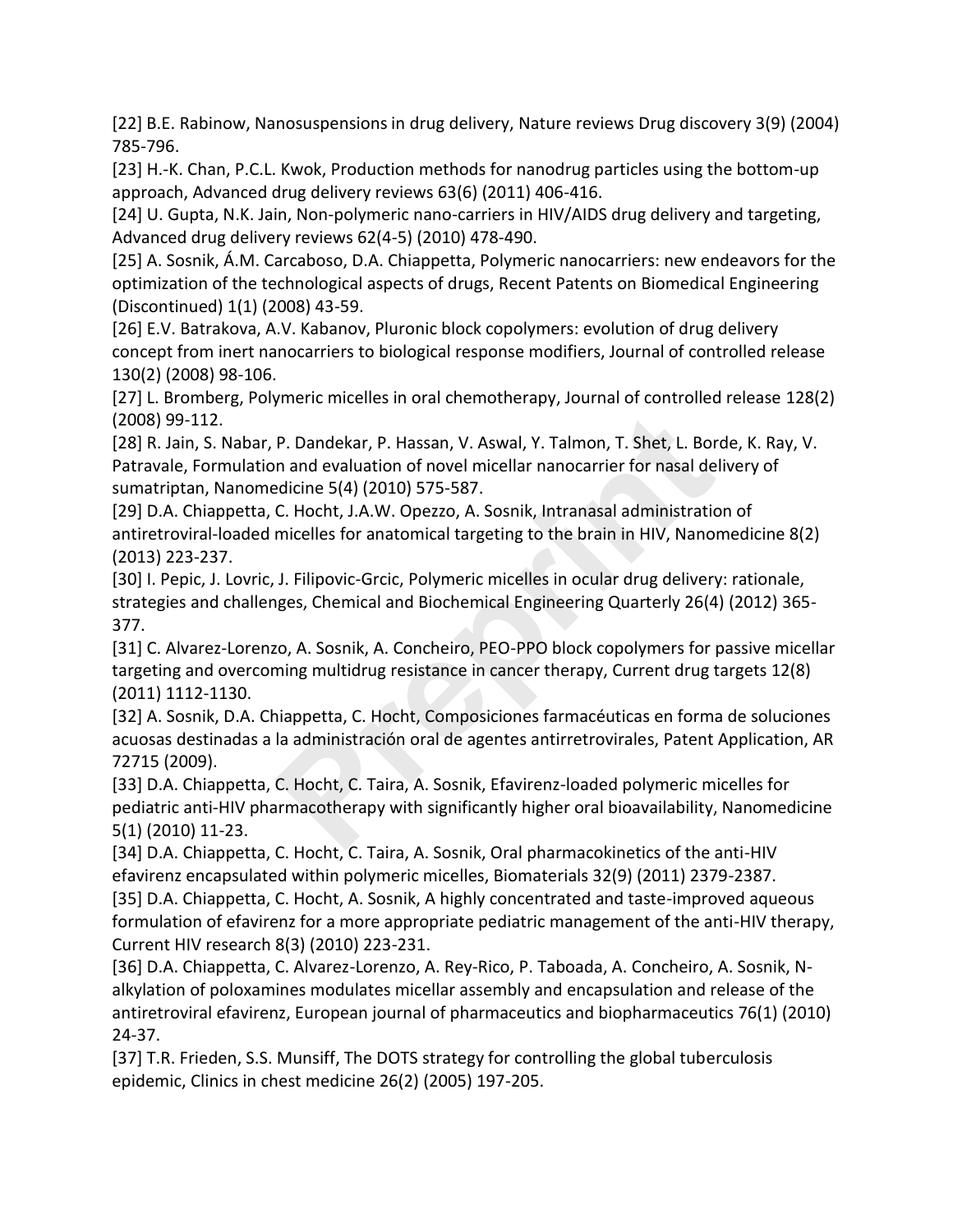[38] À. Orcau, J.A. Caylà, J.A. Martínez, Present epidemiology of tuberculosis. Prevention and control programs, Enfermedades infecciosas y microbiologia clinica 29 (2011) 2-7.

[39] C. Bussi, M.G. Gutierrez, Mycobacterium tuberculosis infection of host cells in space and time, FEMS Microbiol Rev 43(4) (2019) 341-361.

[40] P. Onyebujoh, A. Zumla, I. Ribeiro, R. Rustomjee, P. Mwaba, M. Gomes, J.M. Grange, Treatment of tuberculosis: present status and future prospects, Bulletin of the World Health Organization 83 (2005) 857-865.

[41] S. Cole, R. Brosch, J. Parkhill, T. Garnier, C. Churcher, D. Harris, S.V. Gordon, K. Eiglmeier, S. Gas, C.E. Barry, 3rd, Deciphering the biology of Mycobacterium tuberculosis from the complete genome sequence, Nature 396(6707) (1998) 190-190.

[42] S. Swaminathan, B. Rekha, Pediatric tuberculosis: global overview and challenges, Clinical infectious diseases 50(Supplement\_3) (2010) S184-S194.

[43] A. Sosnik, Á.M. Carcaboso, R.J. Glisoni, M.A. Moretton, D.A. Chiappetta, New old challenges in tuberculosis: potentially effective nanotechnologies in drug delivery, Advanced drug delivery reviews 62(4-5) (2010) 547-559.

[44] O. World Health, WHO list of prequalified medicinal products, World Health Organization, Geneva, Switzerland. http://www. who. int/prequal (2015).

[45] S. Singh, T.T. Mariappan, N. Sharda, S. Kumar, A.K. Chakraborti, The reason for an increase in decomposition of rifampicin in the presence of isoniazid under acid conditions, Pharmacy and Pharmacology Communications 6(9) (2000) 405-410.

[46] C.J. Shishoo, S.A. Shah, I.S. Rathod, S.S. Savale, J.S. Kotecha, P.B. Shah, Stability of rifampicin in dissolution medium in presence of isoniazid, International journal of pharmaceutics 190(1) (1999) 109-123.

[47] R. Sankar, N. Sharda, S. Singh, Behavior of decomposition of rifampicin in the presence of isoniazid in the pH range 1–3, Drug development and industrial pharmacy 29(7) (2003) 733-738. [48] C.J. Shishoo, S.A. Shah, I.S. Rathod, S.S. Savale, M.J. Vora, Impaired bioavailability of rifampicin in presence of isoniazid from fixed dose combination (FDC) formulation, International journal of pharmaceutics 228(1-2) (2001) 53-67. tially effective nanotechnologies in drug delivery, Advance<br> **Preprident Solution** S47-559.<br>
WHO list of prequalified medicinal products, World Health<br>
<u>http://www</u>. who. int/prequal (2015).<br>
Free ason if ampicin in the pr

[49] R. Pandey, A. Zahoor, S. Sharma, G.K. Khuller, Nanoparticle encapsulated antitubercular drugs as a potential oral drug delivery system against murine tuberculosis, Tuberculosis 83(6) (2003) 373-378.

[50] A. Sharma, S. Sharma, G.K. Khuller, Lectin-functionalized poly (lactide-co-glycolide) nanoparticles as oral/aerosolized antitubercular drug carriers for treatment of tuberculosis, Journal of antimicrobial chemotherapy 54(4) (2004) 761-766.

[51] M.A. Moretton, R.J. Glisoni, D.A. Chiappetta, A. Sosnik, Molecular implications in the nanoencapsulation of the anti-tuberculosis drug rifampicin within flower-like polymeric micelles, Colloids and Surfaces B: Biointerfaces 79(2) (2010) 467-479.

[52] M.A. Moretton, C. Hocht, C. Taira, A. Sosnik, Rifampicin-loaded 'flower-like'polymeric micelles for enhanced oral bioavailability in an extemporaneous liquid fixed-dose combination with isoniazid, Nanomedicine 9(11) (2014) 1635-1650.

[53] J. Talapko, I. Škrlec, T. Alebić, M. Jukić, A. Včev, Malaria: The Past and the Present, Microorganisms 7(6) (2019) 179.

[54] C.G. Nevill, Malaria in Sub-Saharan Africa, Soc Sci Med 31(6) (1990) 667-9.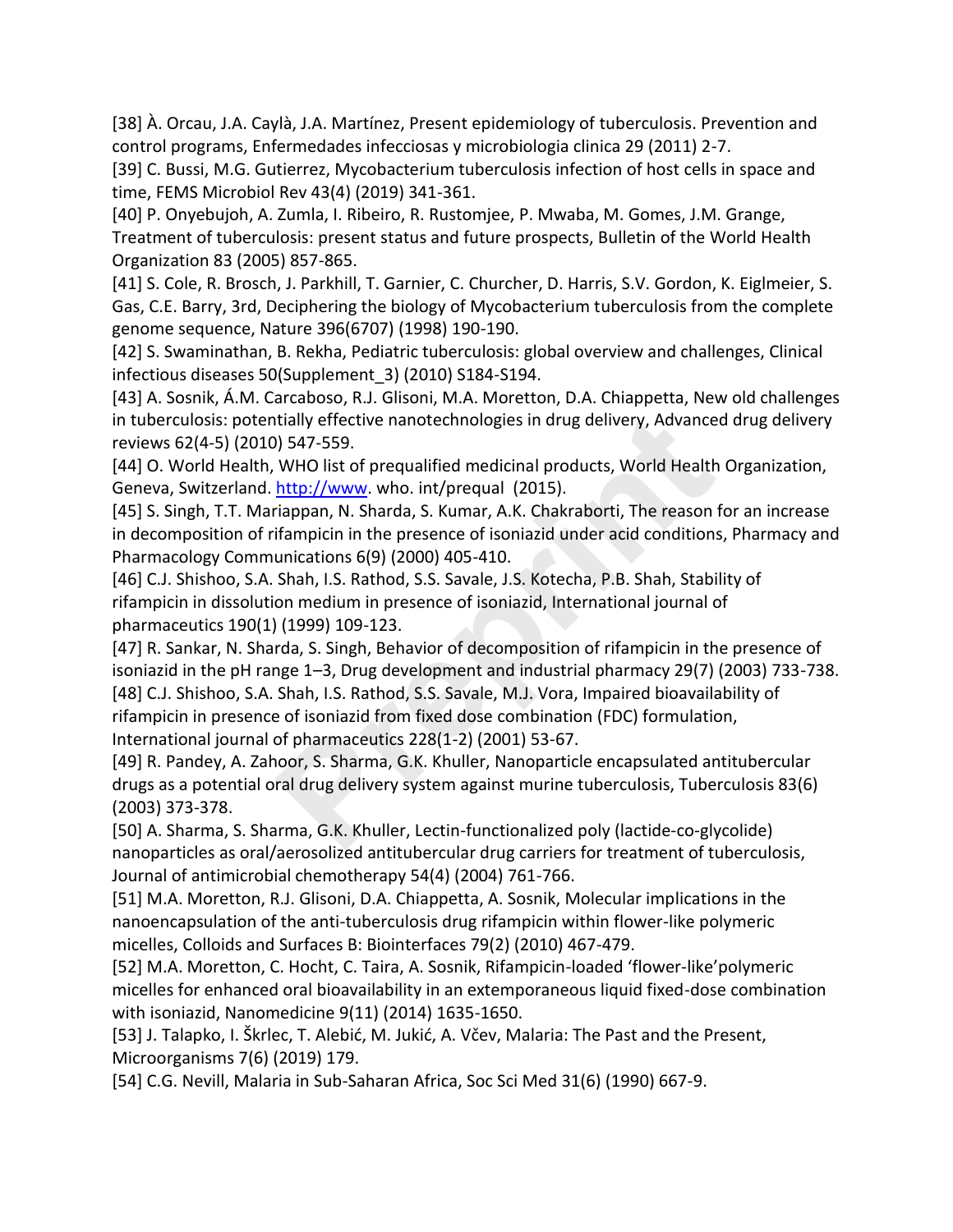[55] J. Penna-Coutinho, A.C.C. Aguiar, Commercial drugs containing flavonoids are active in mice with malaria and in vitro against chloroquine-resistant Plasmodium falciparum, Memórias do Instituto Oswaldo Cruz 113 (2018).

[56] F. Kurth, S. Bélard, A.A. Adegnika, O. Gaye, P.G. Kremsner, M. Ramharter, Do paediatric drug formulations of artemisinin combination therapies improve the treatment of children with malaria? A systematic review and meta-analysis, The Lancet infectious diseases 10(2) (2010) 125-132.

[57] M.T. Salah, M. Faroug, M.M. Magzoub, I. Adam, Efficacy of artemether-lumfantrine (Co-Artesiane®) suspension in the treatment of uncomplicated Plasmodium falciparum malaria among children under 5 years in eastern Sudan, Tropical Journal of Pharmaceutical Research 5(1) (2006) 551-555.

[58] E.A. Juma, C.O. Obonyo, W.S. Akhwale, B.R. Ogutu, A randomized, open-label, comparative efficacy trial of artemether-lumefantrine suspension versus artemether-lumefantrine tablets for treatment of uncomplicated Plasmodium falciparum malaria in children in western Kenya, Malaria Journal 7(1) (2008) 1-10.

[59] M. Ramharter, F. Kurth, A.C. Schreier, J. Nemeth, I. von Glasenapp, S. Bélard, M. Schlie, J. Kammer, P. Koumba Koumba, B. Cisse, Fixed-dose pyronaridine-artesunate combination for treatment of uncomplicated falciparum malaria in pediatric patients in Gabon, The Journal of infectious diseases 198(6) (2008) 911-919. mplicated Plasmodium falciparum malaria in children in w<br>2008) 1-10.<br>Kurth, A.C. Schreier, J. Nemeth, I. von Glasenapp, S. Bélarc<br>Koumba, B. Cisse, Fixed-dose pyronaridine-artesunate com<br>licated falciparum malaria in pedia

[60] N.S. Santos-Magalhães, V.C. Mosqueira, Nanotechnology applied to the treatment of malaria, Adv Drug Deliv Rev 62(4-5) (2010) 560-75.

[61] P.P. Shah, R.C. Mashru, Palatable reconstitutable dry suspension of artemether for flexible pediatric dosing using cyclodextrin inclusion complexation, Pharm Dev Technol 15(3) (2010) 276-85.

[62] P.P. Shah, R.C. Mashru, Formulation and evaluation of taste masked oral reconstitutable suspension of primaquine phosphate, AAPS PharmSciTech 9(3) (2008) 1025-30.

[63] C.J. Shishoo, S.A. Shah, I.S. Rathod, S.S. Savale, M.J. Vora, Impaired bioavailability of rifampicin in presence of isoniazid from fixed dose combination (FDC) formulation, Int J Pharm 228(1-2) (2001) 53-67.

[64] K. Amerigos Daddy J C, M. Chen, F. Raza, Y. Xiao, Z. Su, Q. Ping, Co-Encapsulation of Mitoxantrone and β-Elemene in Solid Lipid Nanoparticles to Overcome Multidrug Resistance in Leukemia, Pharmaceutics 12(2) (2020) 191.

[65] M.M. Billingsley, N. Singh, P. Ravikumar, R. Zhang, C.H. June, M.J. Mitchell, Ionizable Lipid Nanoparticle-Mediated mRNA Delivery for Human CAR T Cell Engineering, Nano Lett 20(3) (2020) 1578-1589.

[66] C. Mauz-Körholz, N. Ströter, J. Baumann, A. Botzen, K. Körholz, D. Körholz,

Pharmacotherapeutic Management of Pediatric Lymphoma, Paediatr Drugs 20(1) (2018) 43-57. [67] Z. Zeng, C.H. Tung, Y. Zu, Aptamer-Equipped Protamine Nanomedicine for Precision Lymphoma Therapy, Cancers (Basel) 12(4) (2020).

[68] A. Misaghi, A. Goldin, M. Awad, A.A. Kulidjian, Osteosarcoma: a comprehensive review, SICOT J 4 (2018) 12-12.

[69] Z.S. Kundu, Classification, imaging, biopsy and staging of osteosarcoma, Indian J Orthop 48(3) (2014) 238-246.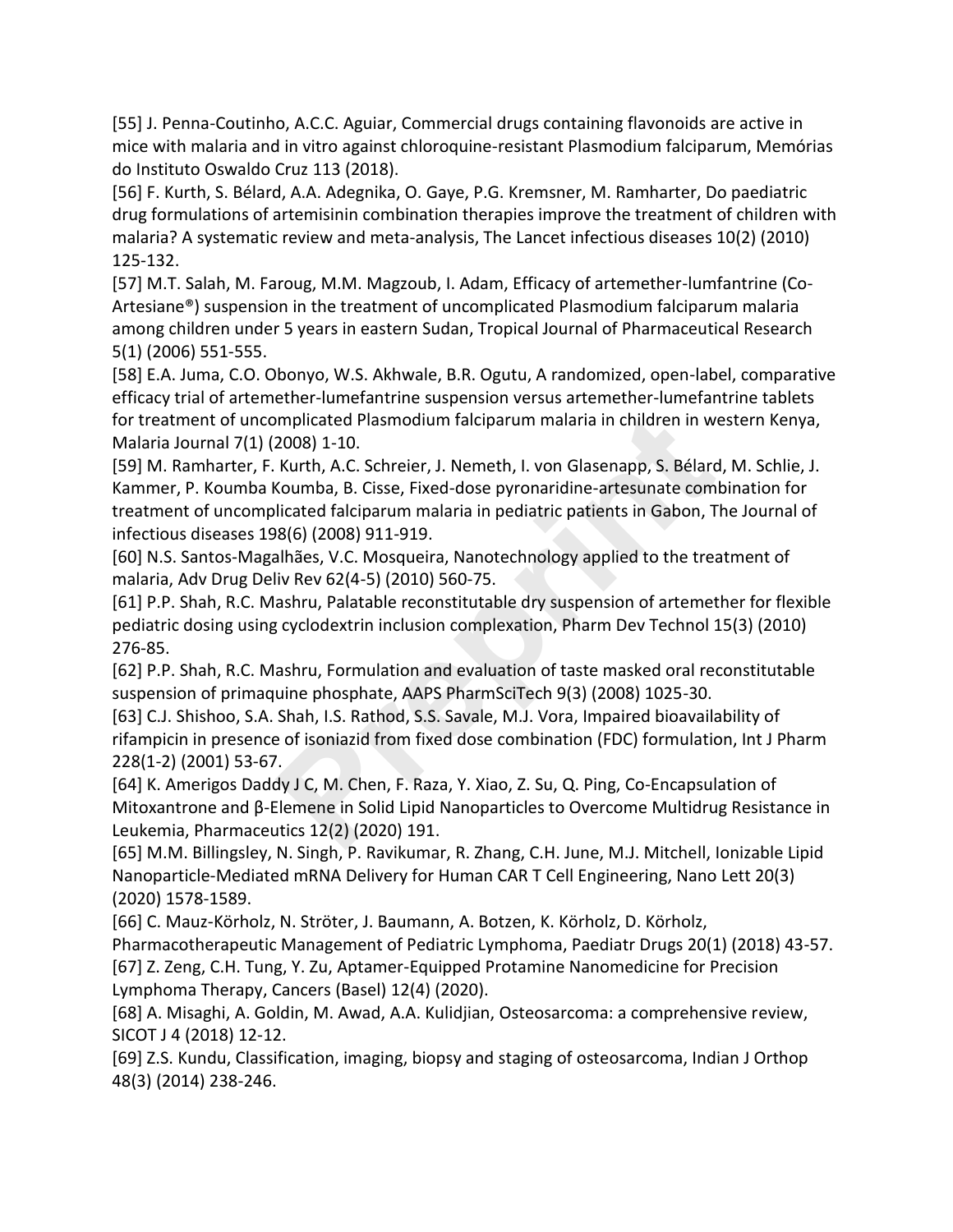[70] A.S. Abu Lila, T. Ishida, Liposomal Delivery Systems: Design Optimization and Current Applications, Biol Pharm Bull 40(1) (2017) 1-10.

[71] F. Haghiralsadat, G. Amoabediny, M.H. Sheikhha, T. Forouzanfar, M.N. Helder, B. Zandieh-Doulabi, A Novel Approach on Drug Delivery: Investigation of A New Nano-Formulation of Liposomal Doxorubicin and Biological Evaluation of Entrapped Doxorubicin on Various Osteosarcoma Cell Lines, Cell J 19(Suppl 1) (2017) 55-65.

[72] F. Haghiralsadat, G. Amoabediny, M.H. Sheikhha, B. Zandieh-Doulabi, S. Naderinezhad, M.N. Helder, T. Forouzanfar, New liposomal doxorubicin nanoformulation for osteosarcoma: Drug release kinetic study based on thermo and pH sensitivity, Chem Biol Drug Des 90(3) (2017) 368-379.

[73] K.M. Skubitz, Phase II trial of pegylated-liposomal doxorubicin (Doxil) in sarcoma, Cancer Invest 21(2) (2003) 167-76.

[74] Y. Caliskan, A.D. Dalgic, S. Gerekci, E.A. Gulec, A. Tezcaner, C. Ozen, D. Keskin, A new therapeutic combination for osteosarcoma: Gemcitabine and Clofazimine co-loaded liposomal formulation, Int J Pharm 557 (2019) 97-104.

[75] Q. Liu, Y. Song, X. Duan, Y. Chang, J. Guo, MiR-92a Inhibits the Progress of Osteosarcoma Cells and Increases the Cisplatin Sensitivity by Targeting Notch1, Biomed Res Int 2018 (2018) 9870693.

[76] F. Wang, J.D. Pang, L.L. Huang, R. Wang, D. Li, K. Sun, L.T. Wang, L.M. Zhang, Nanoscale polysaccharide derivative as an AEG-1 siRNA carrier for effective osteosarcoma therapy, Int J Nanomedicine 13 (2018) 857-875.

[77] F. Haghiralsadat, G. Amoabediny, S. Naderinezhad, T. Forouzanfar, M.N. Helder, B. Zandieh-Doulabi, Preparation of PEGylated cationic nanoliposome-siRNA complexes for cancer therapy, Artif Cells Nanomed Biotechnol 46(sup1) (2018) 684-692.

[78] F. Haghiralsadat, G. Amoabediny, S. Naderinezhad, B. Zandieh-Doulabi, T. Forouzanfar, M.N. Helder, Codelivery of doxorubicin and JIP1 siRNA with novel EphA2-targeted PEGylated cationic nanoliposomes to overcome osteosarcoma multidrug resistance, Int J Nanomedicine 13 (2018) 3853-3866. ion for osteosarcoma: Gemcitabine and Clofazimine co-loam<br>
F57 (2019) 97-104.<br>
Duan, Y. Chang, J. Guo, MiR-92a Inhibits the Progress of O<br>
e Cisplatin Sensitivity by Targeting Notch1, Biomed Res Int<br>
g, L.L. Huang, R. Wang

[79] X. Yin, Y. Chi, C. Guo, S. Feng, J. Liu, K. Sun, Z. Wu, Chitooligosaccharides Modified Reduction-Sensitive Liposomes: Enhanced Cytoplasmic Drug Delivery and Osteosarcomas-Tumor Inhibition in Animal Models, Pharm Res 34(10) (2017) 2172-2184.

[80] S.S. Dhule, P. Penfornis, T. Frazier, R. Walker, J. Feldman, G. Tan, J. He, A. Alb, V. John, R. Pochampally, Curcumin-loaded γ-cyclodextrin liposomal nanoparticles as delivery vehicles for osteosarcoma, Nanomedicine 8(4) (2012) 440-51.

[81] A.L. Iorio, M. Ros, O. Fantappiè, M. Lucchesi, L. Facchini, A. Stival, S. Becciani, M. Guidi, C. Favre, M. Martino, L. Genitori, I. Sardi, Blood-Brain Barrier and Breast Cancer Resistance Protein: A Limit to the Therapy of CNS Tumors and Neurodegenerative Diseases, Anticancer Agents Med Chem 16(7) (2016) 810-5.

[82] W. Tang, W. Fan, J. Lau, L. Deng, Z. Shen, X. Chen, Emerging blood-brain-barrier-crossing nanotechnology for brain cancer theranostics, Chem Soc Rev 48(11) (2019) 2967-3014.

[83] A.L. Iorio, M.d. Ros, O. Fantappiè, M. Lucchesi, L. Facchini, A. Stival, S. Becciani, M. Guidi, C. Favre, M.d. Martino, L. Genitori, I. Sardi, Blood-Brain Barrier and Breast Cancer Resistance Protein: A Limit to the Therapy of CNS Tumors and Neurodegenerative Diseases, Anti-cancer agents in medicinal chemistry 16(7) (2016) 810-815.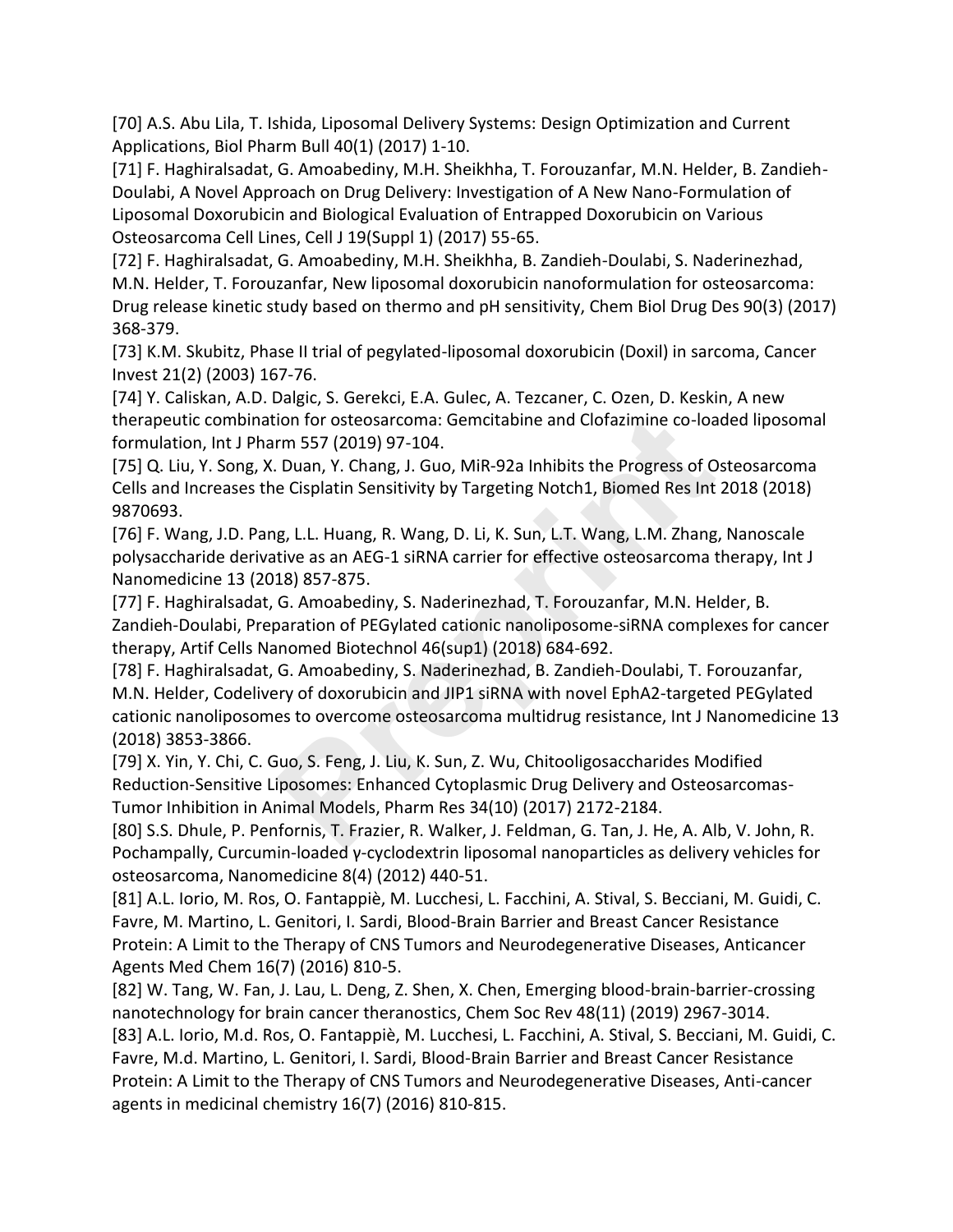[84] W.M. Pardridge, The blood-brain barrier: bottleneck in brain drug development, NeuroRx 2(1) (2005) 3-14.

[85] W.A. Jefferies, M.R. Brandon, S.V. Hunt, A.F. Williams, K.C. Gatter, D.Y. Mason, Transferrin receptor on endothelium of brain capillaries, Nature 312(5990) (1984) 162-3.

[86] K.B. Johnsen, A. Burkhart, L.B. Thomsen, T.L. Andresen, T. Moos, Targeting the transferrin receptor for brain drug delivery, Prog Neurobiol 181 (2019) 101665.

[87] H. Sonoda, H. Morimoto, E. Yoden, Y. Koshimura, M. Kinoshita, G. Golovina, H. Takagi, R. Yamamoto, K. Minami, A. Mizoguchi, K. Tachibana, T. Hirato, K. Takahashi, A Blood-Brain-Barrier-Penetrating Anti-human Transferrin Receptor Antibody Fusion Protein for Neuronopathic Mucopolysaccharidosis II, Mol Ther 26(5) (2018) 1366-1374.

[88] X. Li, Y. Yang, H. Zhao, T. Zhu, Z. Yang, H. Xu, Y. Fu, F. Lin, X. Pan, L. Li, C. Cui, M. Hong, L. Yang, K.K. Wang, W. Tan, Enhanced in Vivo Blood-Brain Barrier Penetration by Circular Tau-Transferrin Receptor Bifunctional Aptamer for Tauopathy Therapy, J Am Chem Soc 142(8) (2020) 3862-3872.

[89] X. Wang, Y. Zhao, S. Dong, R.J. Lee, D. Yang, H. Zhang, L. Teng, Cell-Penetrating Peptide and Transferrin Co-Modified Liposomes for Targeted Therapy of Glioma, Molecules 24(19) (2019). [90] F.B. Furnari, T. Fenton, R.M. Bachoo, A. Mukasa, J.M. Stommel, A. Stegh, W.C. Hahn, K.L.

Ligon, D.N. Louis, C. Brennan, L. Chin, R.A. DePinho, W.K. Cavenee, Malignant astrocytic glioma: genetics, biology, and paths to treatment, Genes Dev 21(21) (2007) 2683-710.

[91] K. Watanabe, O. Tachibana, K. Sata, Y. Yonekawa, P. Kleihues, H. Ohgaki, Overexpression of the EGF receptor and p53 mutations are mutually exclusive in the evolution of primary and secondary glioblastomas, Brain Pathol 6(3) (1996) 217-23; discussion 23-4.

[92] E.M. Bublil, Y. Yarden, The EGF receptor family: spearheading a merger of signaling and therapeutics, Curr Opin Cell Biol 19(2) (2007) 124-34.

[93] W. Yang, R.F. Barth, G. Wu, T. Huo, W. Tjarks, M. Ciesielski, R.A. Fenstermaker, B.D. Ross, C.J. Wikstrand, K.J. Riley, P.J. Binns, Convection enhanced delivery of boronated EGF as a molecular targeting agent for neutron capture therapy of brain tumors, J Neurooncol 95(3) (2009) 355-365. , S. Dong, R.J. Lee, D. Yang, H. Zhang, L. Teng, Cell-Penetrat<br>ied Liposomes for Targeted Therapy of Glioma, Molecules 2<br>enton, R.M. Bachoo, A. Mukasa, J.M. Stommel, A. Stegh, W.<br>rennan, L. Chin, R.A. DePinho, W.K. Cavenee

[94] M. Westphal, C.L. Maire, K. Lamszus, EGFR as a Target for Glioblastoma Treatment: An Unfulfilled Promise, CNS Drugs 31(9) (2017) 723-735.

[95] J.H. Sampson, M.D. Gunn, P.E. Fecci, D.M. Ashley, Brain immunology and immunotherapy in brain tumours, Nat Rev Cancer 20(1) (2020) 12-25.

[96] J.H. Sampson, M.V. Maus, C.H. June, Immunotherapy for Brain Tumors, J Clin Oncol 35(21) (2017) 2450-2456.

[97] J.B. Foster, P.J. Madsen, M. Hegde, N. Ahmed, K.A. Cole, J.M. Maris, A.C. Resnick, P.B. Storm, A.J. Waanders, Immunotherapy for pediatric brain tumors: past and present, Neuro Oncol 21(10) (2019) 1226-1238.

[98] C. Rodríguez-Nogales, Y. González-Fernández, A. Aldaz, P. Couvreur, M.J. Blanco-Prieto, Nanomedicines for Pediatric Cancers, ACS Nano 12(8) (2018) 7482-7496.

[99] A. Gajjar, D.C. Bowers, M.A. Karajannis, S. Leary, H. Witt, N.G. Gottardo, Pediatric Brain Tumors: Innovative Genomic Information Is Transforming the Diagnostic and Clinical Landscape, Journal of clinical oncology : official journal of the American Society of Clinical Oncology 33(27) (2015) 2986-2998.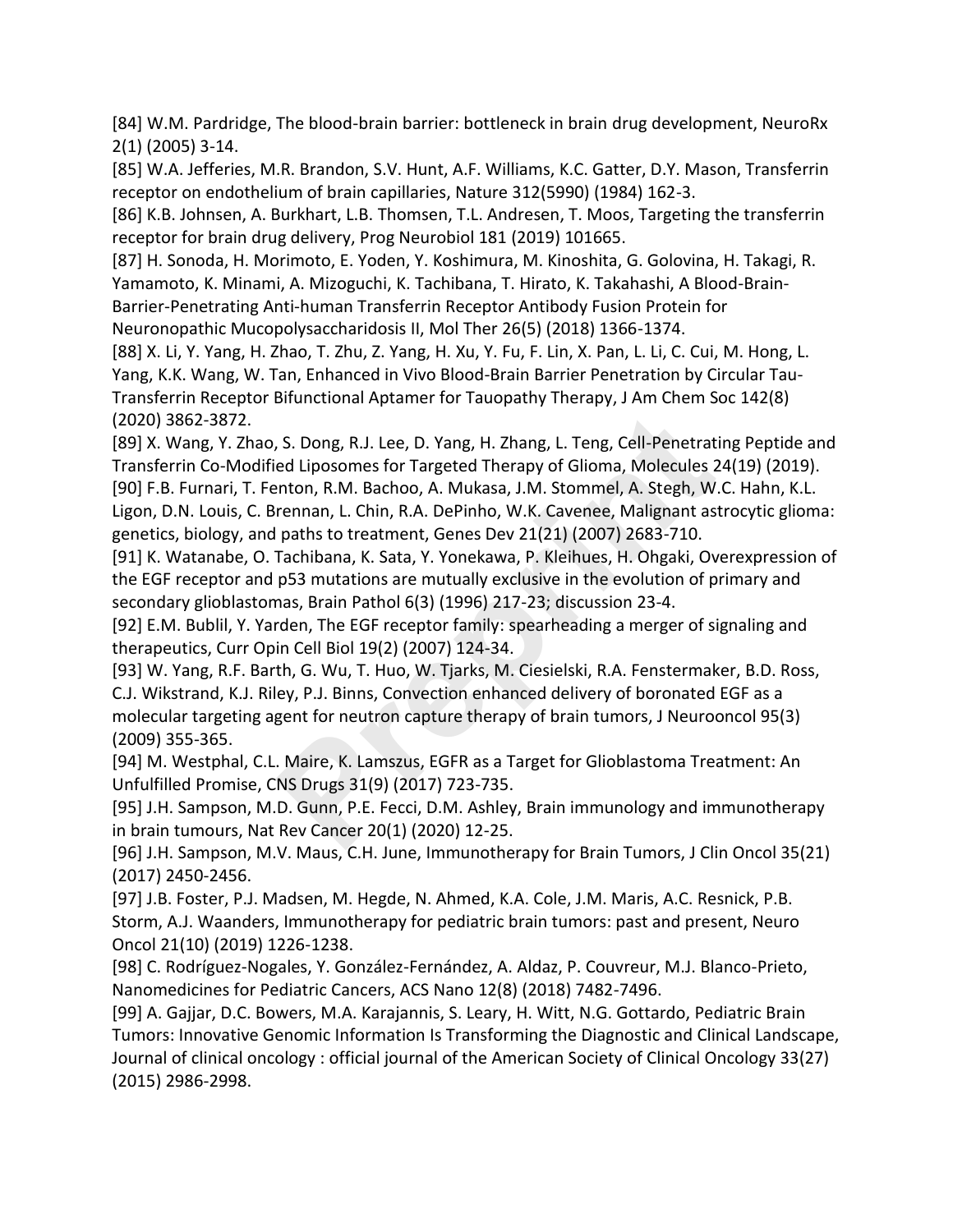[100] C. Wu, Q. Xu, X. Chen, J. Liu, Delivery luteolin with folacin-modified nanoparticle for glioma therapy, Int J Nanomedicine 14 (2019) 7515-7531.

[101] K. Fan, X. Jia, M. Zhou, K. Wang, J. Conde, J. He, J. Tian, X. Yan, Ferritin Nanocarrier Traverses the Blood Brain Barrier and Kills Glioma, ACS Nano 12(5) (2018) 4105-4115.

[102] F.M. Kievit, Z.R. Stephen, K. Wang, C.J. Dayringer, J.G. Sham, R.G. Ellenbogen, J.R. Silber, M. Zhang, Nanoparticle mediated silencing of DNA repair sensitizes pediatric brain tumor cells to γ-irradiation, Mol Oncol 9(6) (2015) 1071-80.

[103] T.P. Klassen, L. Hartling, J.C. Craig, M. Offringa, Children are not just small adults: the urgent need for high-quality trial evidence in children, PLoS medicine 5(8) (2008) e172.

[104] M. Strolin Benedetti, R. Whomsley, E.L. Baltes, Differences in absorption, distribution, metabolism and excretion of xenobiotics between the paediatric and adult populations, Expert opinion on drug metabolism & toxicology 1(3) (2005) 447-471.

[105] L.P. James, T. Marotti, C.D. Stowe, H.C. Farrar, B.J. Taylor, G.L. Kearns, Pharmacokinetics and pharmacodynamics of famotidine in infants, The Journal of Clinical Pharmacology 38(12) (1998) 1089-1095.

[106] J.A. Bridge, S. Iyengar, C.B. Salary, R.P. Barbe, B. Birmaher, H.A. Pincus, L. Ren, D.A. Brent, Clinical response and risk for reported suicidal ideation and suicide attempts in pediatric antidepressant treatment: a meta-analysis of randomized controlled trials, Jama 297(15) (2007) 1683-1696. ics of famotidine in infants, The Journal of Clinical Pharmac<br>
engar, C.B. Salary, R.P. Barbe, B. Birmaher, H.A. Pincus, L. F<br>
risk for reported suicidal ideation and suicide attempts in<br>
nent: a meta-analysis of randomize

[107] A. Bowles, J. Keane, T. Ernest, D. Clapham, C. Tuleu, Specific aspects of gastro-intestinal transit in children for drug delivery design, International journal of pharmaceutics 395(1-2) (2010) 37-43.

[108] M. Semmler-Behnke, W.G. Kreyling, H. Schulz, S. Takenaka, J.P. Butler, F.S. Henry, A. Tsuda, Nanoparticle delivery in infant lungs, Proceedings of the National Academy of Sciences 109(13) (2012) 5092-5097.

[109] J.F. Standing, C. Tuleu, Paediatric formulations—getting to the heart of the problem, International journal of pharmaceutics 300(1-2) (2005) 56-66.

[110] M.C. Nahata, L.V. Allen Jr, Extemporaneous drug formulations, Clinical therapeutics 30(11) (2008) 2112-2119.

[111] B. Osuntokun, Clinical trials in pediatrics: The drug delivery dimension, Advanced drug delivery reviews 58(1) (2006) 90-105.

[112] P.D. Sly, K. Schüepp, Nanoparticles and children's lungs: is there a need for caution?, Paediatric respiratory reviews 13(2) (2011) 71-72.

[113] C.F. Verschraegen, B.E. Gilbert, E. Loyer, A. Huaringa, G. Walsh, R.A. Newman, V. Knight, Clinical evaluation of the delivery and safety of aerosolized liposomal 9-nitro-20 (s)-

camptothecin in patients with advanced pulmonary malignancies, Clinical Cancer Research 10(7) (2004) 2319-2326.

[114] J.P. Ryman-Rasmussen, M.F. Cesta, A.R. Brody, J.K. Shipley-Phillips, J.I. Everitt, E.W. Tewksbury, O.R. Moss, B.A. Wong, D.E. Dodd, M.E. Andersen, Inhaled carbon nanotubes reach the subpleural tissue in mice, Nature nanotechnology 4(11) (2009) 747-751.

[115] C.-P. Milne, J.B. Bruss, The economics of pediatric formulation development for off-patent drugs, Clinical therapeutics 30(11) (2008) 2133-2145.

[116] E.R. McCabe, Nanopediatrics: enabling personalized medicine for children, Pediatr Res 67(5) (2010) 453-7.